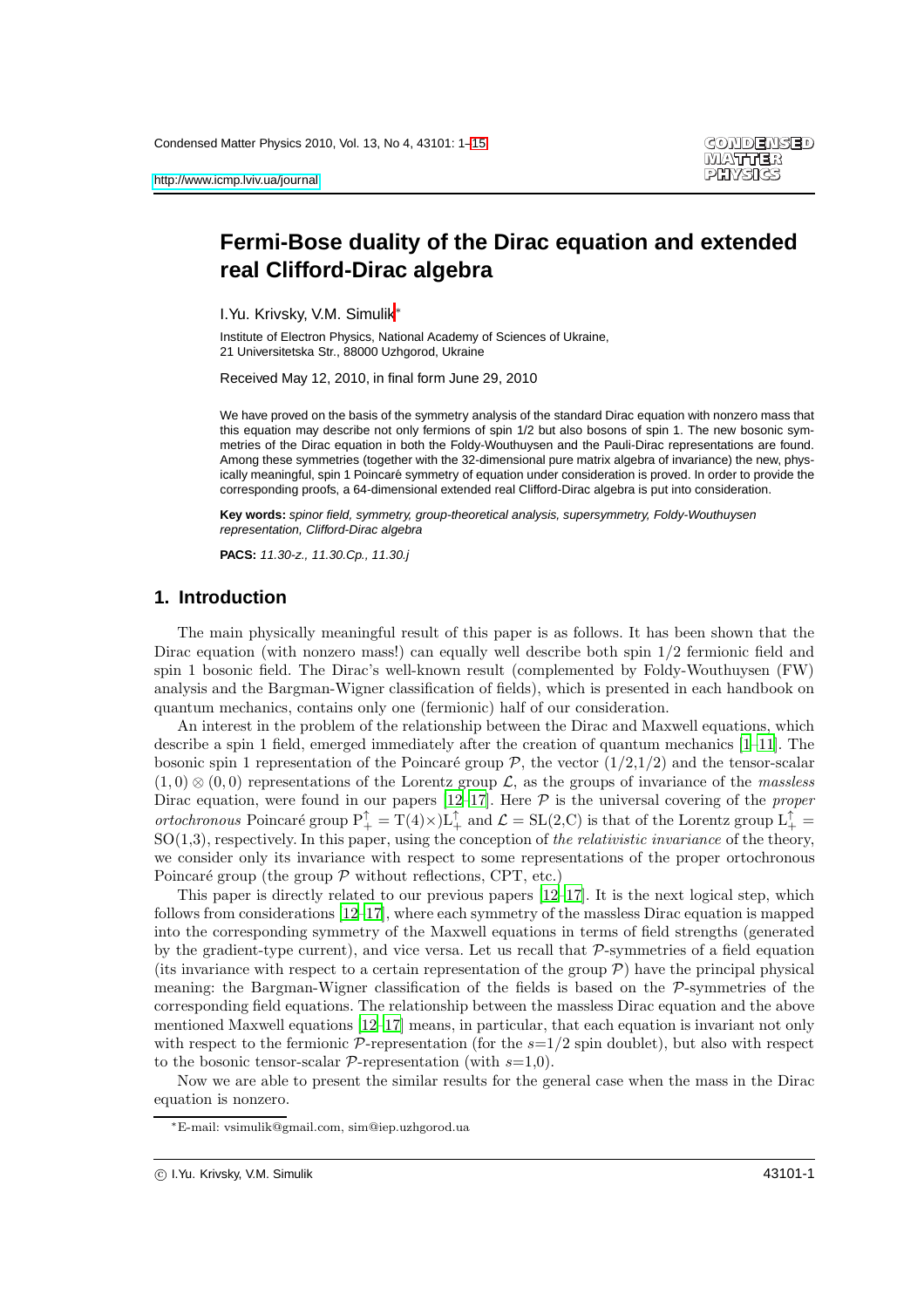First we seek for the additional symmetries of the FW equation [\[18](#page-14-5)]. Then one can easily find the corresponding symmetries of a standard Dirac equation fulfilling the well-known FW transformation [\[18\]](#page-14-5). Thus, we find a wide set of symmetries of the Dirac equation in both FW and standard Pauli-Dirac (PD) representations. The 32-dimensional algebra  $A_{32}$  of invariance is found. In the FW representation, the algebra  $A_{32}$  is the maximal algebra of invariance in the class of pure matrix operators (without any derivatives over the space variables). The physically meaningful spin 1 symmetries are found here as subalgebras of the A<sup>32</sup> algebra. Finally, we have found the new hidden Poincaré symmetry of the Dirac equation and fulfilled the Bargman-Wigner analysis of corresponding  $\mathcal{P}$ -representation. This analysis proved that this hidden symmetry is spin 1 Poincar´e symmetry of the Dirac equation. On the basis of the latter assertions we come to a conclusion that the Dirac equation may also describe the spin 1 field, i.e. not only fermions of spin 1/2, but also bosons of spin 1. Thus, hereinbelow the investigation of the spin 1 symmetries of the Dirac equation with nonzero mass started in [\[19](#page-14-6), [20](#page-14-7)] is being continued.

In section 2, a brief review of general assertions about Poincaré invariance and covariance of the spinor field theory is given. The ordinary handbook consideration is rewritten in terms of the so-called *primary* generators, which are associated with the real (not imaginary) parameters of the groups of invariance. Several tiny and hidden assumptions of group-theoretical approach to the spinor field theory are explained.

In section 3, in the canonical FW-representation, the extended real Clifford-Dirac algebra (ERCD) is put into consideration.

In section 4, the 32-dimensional maximal pure matrix algebra  $A_{32}$  of invariance of the FW equation is found.

In section 5, the spin 1 Lorentz-symmetries of the FW and Dirac equations are obtained.

In section 6, the spin 1 Poincaré-symmetry of the FW equation is proved.

In section 7, the spin 1 Poincaré-symmetry of the standard Dirac equation is put into consideration.

In section 8, a brief remix of our previous results [\[12](#page-14-3)[–17\]](#page-14-4) for bosonic symmetries of the massless Dirac equation is presented. The specific characteristics of the case  $m = 0$  in comparison with nonzero mass are briefly considered. The possibility, which is open here, of generalization of all results [\[12](#page-14-3)[–17](#page-14-4)] to the general case of nonzero mass is mentioned.

In section 9, the brief general conclusions are given.

We use the units  $\hbar = c = 1$ ; the summation over a twice repeated index is performed.

#### **2. Notations, assumptions and definitions**

Here we consider the Dirac equation

$$
(i\gamma^{\mu}\partial_{\mu} - m)\psi(x) = 0; \quad \partial_{\mu} \equiv \partial/\partial x^{\mu}, \quad \mu = \overline{0,3} = 0, 1, 2, 3, \quad \psi \in S(M(1,3)) \times C^{4} \equiv S^{4,4}, \quad (1)
$$

as an equation in the *test function space*  $S^{4,4}$  of the 4-component functions over the Minkowski space M(1,3). We note that the complete set  $\{\psi\} \equiv \Psi$  of solutions of the equation (1) contains the generalized solutions belonging to the space  $S^{4,4*} \supset S^{4,4}$  of the Schwartz's *generalized* functions,  $\{\psi^{\text{gen}}\}\subset S^{4,4*}$ . The mathematically well-defined consideration of this fact demands (see, e.g., the book [\[21\]](#page-14-8) on the axiomatic approach to the field theory) the functional representation of the elements of  $\psi^{\text{gen}} \subset S^{4,4*}$ , which makes the consideration very complicated. Hence, we recall that the test function space  $S^{4,4}$  is dense in  $S^{4,4*}$ . It means that any element  $\psi^{\text{gen}} \subset S^{4,4*}$  can be approximated (with arbitrary degree of accuracy) by an element  $\psi \in S^{4,4}$  from the corresponding Cauchy sequence in the space  $S^{4,4}$ . Therefore, here for the equation (1) we have restricted ourselves to the supposition  $\psi \in S^{4,4}$ . Such supposition is physically verified and essentially simplifies the consideration without any loss of generality and mathematical correctness.

The invariance of equation (1) with respect to the hidden transformations will be considered. We seek for the Bose, rather than Fermi, symmetries. In order to fulfill this programme let us briefly recall the conventional relativistic invariance of equation (1). In the modern consideration, it is the invariance with respect to the universal covering  $\mathcal{P} \supset \mathcal{L}=\mathrm{SL}(2,\mathbb{C})$  of the proper ortochronous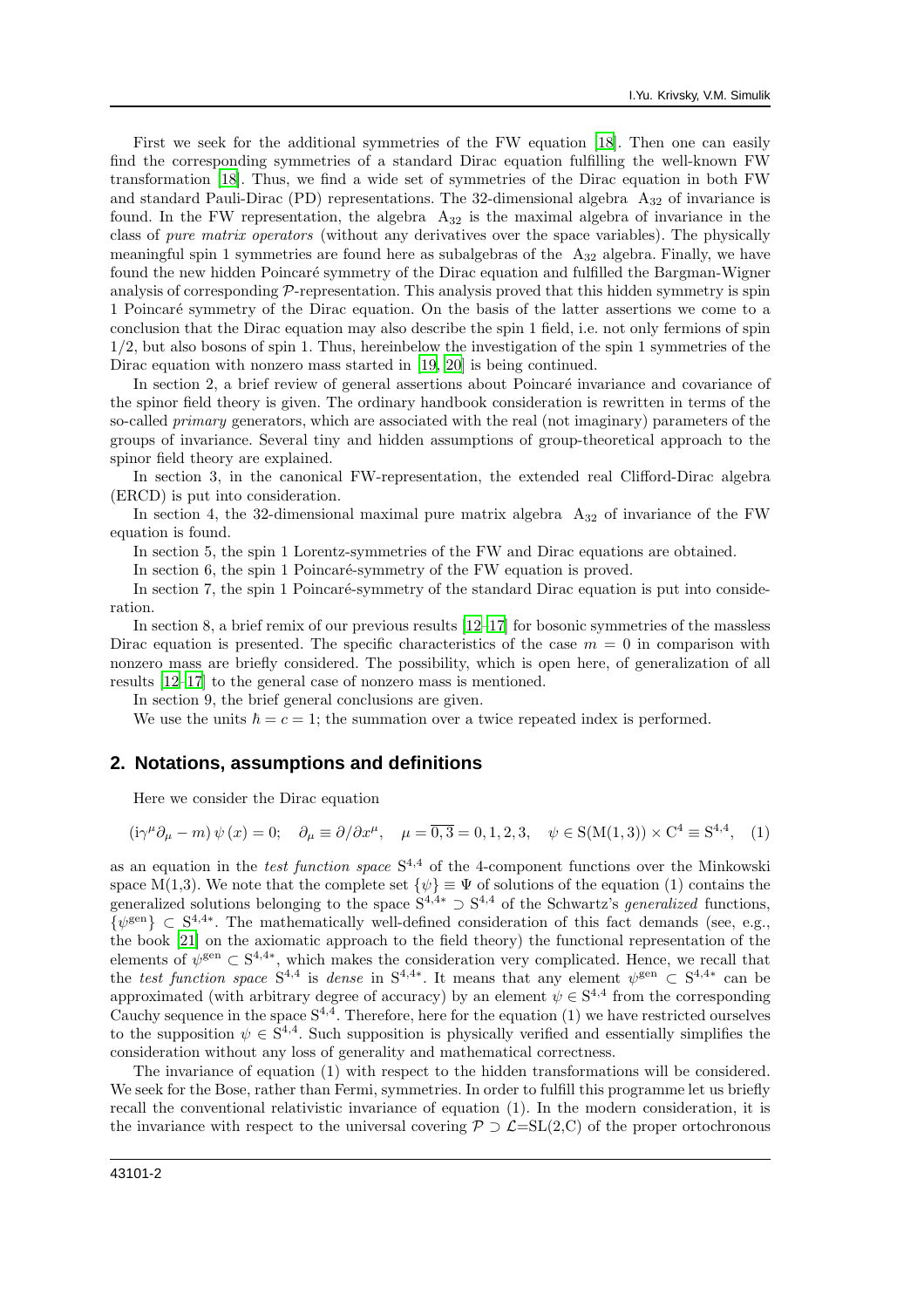inhomogeneous Poincaré group  $P_+^{\uparrow} \supset L_+^{\uparrow} = SO(1,3)$ . For our purposes, in the space  $S^{4,4}$  it is convenient to rewrite the standard Fermi (spinor) representation of the group  $P$  in terms of the primary P-generators ( $p \equiv (p_{\mu}), j \equiv (j_{\mu\nu})$ ). By definition, these generators are associated with the real parameters  $(a, \omega) \equiv (a^{\mu}, \omega^{\mu\nu} = -\omega^{\nu\mu})$  with well-known physical meaning. The generators  $(p_{\mu}, j_{\mu\nu})$  are the orts of the *real* P-algebra, i.e. the algebra over the real numbers (we use the similar symbols for groups and their algebras). The necessity of using the primary  $\mathcal{P}$ -generators and the real P-algebra will be evident below in our search for additional (hidden) symmetries of the equation (1).

In arbitrary representations, the primary P-generators  $(p_{\mu}, j_{\mu\nu})$ , as the orts of the real Lie P-algebra, satisfy the commutation relations

$$
[p_{\mu}, p_{\nu}] = 0, \qquad [p_{\mu}, j_{\rho\sigma}] = g_{\mu\rho}p_{\sigma} - g_{\mu\sigma}p_{\rho}, \qquad [j_{\mu\nu}, j_{\rho\sigma}] = -g_{\mu\rho}j_{\nu\sigma} - g_{\rho\nu}j_{\sigma\mu} - g_{\nu\sigma}j_{\mu\rho} - g_{\sigma\mu}j_{\rho\nu}, (2)
$$

and generate a  $\mathcal{P}$ -representation, which is defined by an exponential series

$$
(a,\,\omega)\in\mathcal{P}\to\widehat{\mathcal{F}}(a,\,\omega)=\exp(a^{\mu}p_{\mu}+\frac{1}{2}\omega^{\mu\nu}j_{\mu\nu})\stackrel{\text{inf}}{=}1+a^{\mu}p_{\mu}+\frac{1}{2}\omega^{\mu\nu}j_{\mu\nu}\,,\tag{3}
$$

where symbol  $\stackrel{\text{inf}}{=}$  defines "infinitesimally, i.e. in the neighborhood of the unit element of the group  $\mathcal{P}$ ".

The primary generators  $(p_{\mu}, j_{\mu\nu})$  for the ordinary *local* spinor (Fermi)  $\mathcal{P}^{\text{F}}$ -representation in  $S^{4,4}$  are the following Lie operators

$$
p_{\rho} = \partial_{\rho} \equiv \partial/\partial x^{\rho}, \qquad j_{\rho\sigma} = m_{\rho\sigma} + s_{\rho\sigma} \qquad (m_{\rho\sigma} \equiv x_{\rho}\partial_{\sigma} - x_{\sigma}\partial_{\rho}, \quad s_{\rho\sigma} \equiv \frac{1}{4}[\gamma_{\rho}, \gamma_{\sigma}]. \tag{4}
$$

The operators  $p_{\mu}$ ,  $j_{\mu\nu}$  from (4) commute with the Diracian  $i\gamma^{\mu}\partial_{\mu} - m$ . Therefore, formulae (3) with generators (4) define the *local* spinor (Fermi)  $\mathcal{P}^{\text{F}}$ -representation of the group  $\mathcal{P}$  in the form

$$
\psi(x) \to \psi'(x) = [\widehat{F}(a,\,\omega) \equiv \widehat{F}_1(\omega)\widehat{F}_2(a,\,\omega)]\psi(x) \stackrel{\text{inf}}{=} (1 + a^{\mu}p_{\mu} + \frac{1}{2}\omega^{\mu\nu}j_{\mu\nu})\psi(x),\tag{5}
$$

which is the  $P$ -group of invariance of equation (1). In formula (5) the following notations are used:

$$
\psi, \, \psi' \in \mathcal{S}^{4,4}, \qquad \widehat{\mathcal{F}}_1(\omega) \equiv \exp(\frac{1}{2}\omega^{\mu\nu}s_{\mu\nu}) \stackrel{\text{inf}}{=} (1 + \frac{1}{2}\omega^{\mu\nu}s_{\mu\nu}) \sim (\frac{1}{2}, 0) \otimes \left(0, \frac{1}{2}\right), \tag{6}
$$

$$
\widehat{F}_2(a,\,\omega)\psi(x) \ \equiv \ \exp(a^{\mu}p_{\mu} + \frac{1}{2}\omega^{\mu\nu}m_{\mu\nu})\psi(x) = \psi(\Lambda^{-1}(x-a)) \n\stackrel{\text{inf}}{=} \ (1 + a^{\mu}p_{\mu} + \frac{1}{2}\omega^{\mu\nu}m_{\mu\nu})\psi(x), \qquad \Lambda^{-1} \in P_+^{\uparrow}.
$$
\n(7)

We pay attention to the following detail of mathematical correctness of the consideration. The space  $S^{4,4}$  is the common domain of definitions and values both for the generators  $(p_{\mu}, j_{\mu\nu})$  (4) and for all functions from them, which we use here (in particular, for the exponential series (3) convergent in the space  $S^{4,4}$ ). Further, we mark that usually the fermionic  $P$ -transformations of the field  $\psi$  are written in the form

$$
\psi(x) \to \psi'(x') = \widehat{F}_1(\omega)\psi(x), \qquad x' = \Lambda x + a, \qquad \Lambda \in P_+^{\uparrow}.
$$
 (8)

However, this form (contrary to formula (5)) does not manifestly demonstrate the mathematical definition of the group of invariance of equation (1), which is given by the definition:  $\mathcal{P}^{\mathrm{F}}$  is a group of invariance of equation (1), if  $\mathcal{P}^F \Psi = \Psi$ ; or for arbitrary solution of equation (1): if from  $\psi(x) \in \Psi$  results  $\widehat{F}(a, \omega)\psi(x) \in \Psi \subset S^{4,4}$ , where  $\widehat{F}(a, \omega)$  is given by (5).

Let us further note that in conventional field-theoretical approach, instead of our primary Lie generators (4), the following operators are used

$$
p_{\rho}^{\text{stand}} = i p_{\rho} \equiv i \partial_{\rho}, \qquad j_{\rho\sigma}^{\text{stand}} = i j_{\rho\sigma} \equiv m_{\rho\sigma}^{\text{stand}} + s_{\rho\sigma}^{\text{stand}},
$$

$$
(m_{\rho\sigma}^{\text{stand}} \equiv i x_{\rho} \partial_{\sigma} - i x_{\sigma} \partial_{\rho}, \qquad s_{\rho\sigma}^{\text{stand}} \equiv \frac{i}{4} [\gamma_{\rho}, \gamma_{\sigma}]). \tag{9}
$$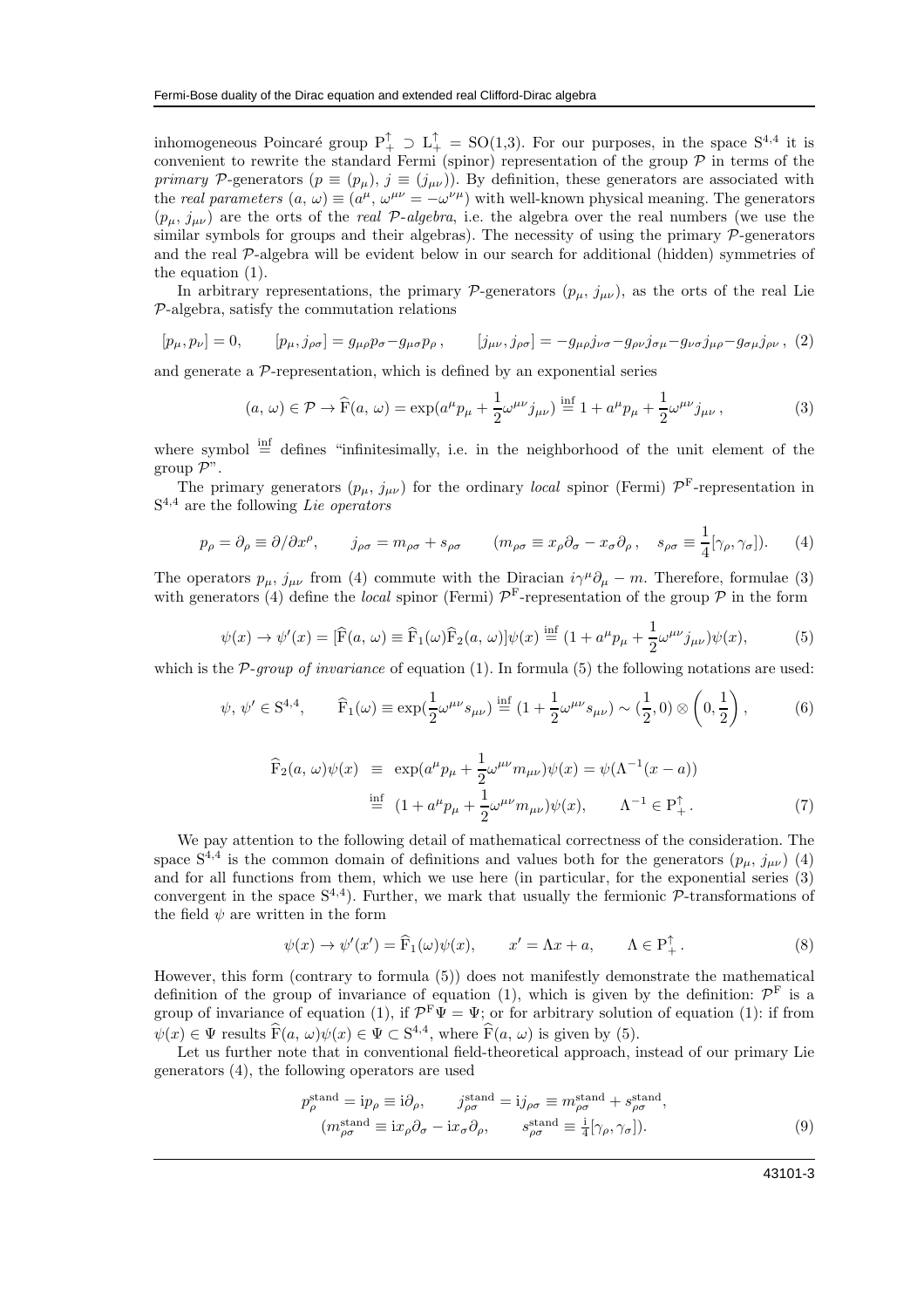It is evident that these generators are associated with the pure imaginary parameters  $(-ia^{\mu}, -i\omega^{\mu\nu})$ and with corresponding complex P-algebra. Below, as well as in our other publications on the symmetries, primary generators (4) and customary operators (9) should not be confused.

We recall that both pure matrix operators  $s_{\rho\sigma}$  and pure differential operators  $m_{\rho\sigma}$  from (4) satisfy the same commutation relations as  $[j_{\mu\nu}, j_{\rho\sigma}]$  in (2). However, the operators  $s_{\rho\sigma}$  and  $m_{\rho\sigma}$ (contrary to their sum  $j_{\rho\sigma}$ ) are not the symmetry operators (operators of invariance) of equation (1) (operator  $\hat{q}$  is called a symmetry operator or the operator of invariance of equation (1), if equality  $\widehat{q}\Psi = \Psi$  is valid, where  $\Psi \equiv {\psi} \subset S^{4,4}$  is a complete set of solutions of equation (1), see e.g. the corresponding definition in [\[22\]](#page-14-9)). Therefore, both pure matrix  $\mathcal{L}$ -representation  $\mathbf{F}_1(\omega)$  (6) and infinite-dimensional  $\mathcal{L}$ -representation

$$
\widehat{F}_2(\omega)\psi(x) \equiv \exp(\frac{1}{2}\omega^{\mu\nu}m_{\mu\nu})\psi(x) = \psi(\Lambda^{-1}(x)) \stackrel{\text{inf}}{=} (1 + \frac{1}{2}\omega^{\mu\nu}m_{\mu\nu})\psi(x) \tag{10}
$$

in  $S<sup>4,4</sup>$  are not the groups of invariance of equation (1). As a consequence of these facts (see arbitrary conventional consideration in relevant papers, handbooks and monographs), both matrix  $\mathcal{L}$ -spin  $s_{\rho\sigma}$  and orbital angular momentum  $m_{\rho\sigma}$  (differential  $\mathcal L$  angular momentum) do not generate the conserved in time integral constants of motion, i.e. being taken separately both spin and orbital angular momenta of the field  $\psi$  are not conserved. Therefore, both pure matrix  $\mathbf{F}_1(\omega)$  (6) and infinite-dimensional  $\widehat{F}_2(\omega)$  representations in  $S^{4,4}$  of the Lorentz group  $\mathcal L$  are not the groups of invariance of the Dirac equation (1).

Besides the local  $\mathcal{P}^{\text{F}}$ -representation, the so-called *induced* (see, e.g. [\[23](#page-14-10), [24\]](#page-14-11))  $\mathcal{P}^{\text{F}}$ -representation for the field  $\psi$  is useful and meaningful. Mathematically this representation can be related to the conception of special role of the time variable  $t \in (-\infty, \infty) \subset M(1,3)$ . Indeed, in the general consideration of the Dirac equation in the axiomatic approach, it follows from equation (1) that the Dirac field  $\psi$  satisfies identically the Klein-Gordon equation

$$
(\partial^{\mu}\partial_{\mu} + m^2 \equiv \partial_0^2 - \triangle + m^2)\psi(x) = 0, \qquad \psi \in \mathcal{S}^{4,4*}, \tag{11}
$$

which is the equation of hyperbolic type. Hence, the generalized solutions of the Dirac equation (1) are the *ordinary functions* of the time variable  $x^0 = t \in (-\infty, \infty) \subset M(1,3)$  (they are the generalized functions of the variables  $\vec{x} \equiv (x^{\ell}) \in \mathbb{R}^3 \subset M(1,3)$  only). Therefore, due to a special role of the time variable  $x^0 = t \in (x^{\mu})$  (in obvious analogy with nonrelativistic theory), in general consideration one can use the quantum-mechanical rigged Hilbert space

$$
S^{3,4} \subset H^{3,4} \subset S^{3,4*}; \qquad S^{3,4} \equiv S(R^3) \times C^4,\tag{12}
$$

where

$$
H^{3,4} \equiv L_2(R^3) \times C^4 \equiv \left\{ f: R^3 \to C^4, \int d^3x |f(t, \vec{x})|^2 < \infty \right\},\tag{13}
$$

is the quantum-mechanical Hilbert space of the 4-component functions over  $R^3 \subset M(1,3)$  (depending parametrically on  $x^0 = t$ ), which are the square modulus integrable over the Lebesgue measure  $d^3x$  in the space  $\mathbb{R}^3 \subset \mathbb{M}(1,3)$ . Just the space  $\mathbb{R}^3$  is interpreted as the coordinate spectrum of the quantum-mechanical particles described by the field  $\psi$ .

In this concept, the Dirac equation in the Schrödinger form

$$
i\partial_0 \psi = H\psi \leftrightarrow (\partial_0 - \widetilde{p}_0)\psi = 0; \qquad H \equiv \gamma^0(-i\gamma^k \partial_k + m), \qquad \widetilde{p}_0 = -iH,\tag{14}
$$

(which is completely equivalent to the equation (1)) is presented in its integral form as follows:

$$
\psi(t) = u(t_0, t)\psi(t_0); \qquad u(t_0, t) = \exp[-iH(t - t_0)]; \qquad \psi(t_0), \psi(t) \subset S^{3, 4*}.
$$
 (15)

In formula (15), the unitary operator  $u(t_0, t)$  (with arbitrary-fixed parameters  $t_0, t \in (-\infty, \infty) \subset$  $M(1, 3)$  is the operator of automorphism in the rigged Hilbert space (12) (below we set  $t_0 = 0$ ).

Recall that the test function space  $S^{3,4}$  has a few wonderful features. It consists of the functions being infinitely smooth (infinitely differentiable with respect to  $x^{\ell}$ ) rapidly decreasing at the infinity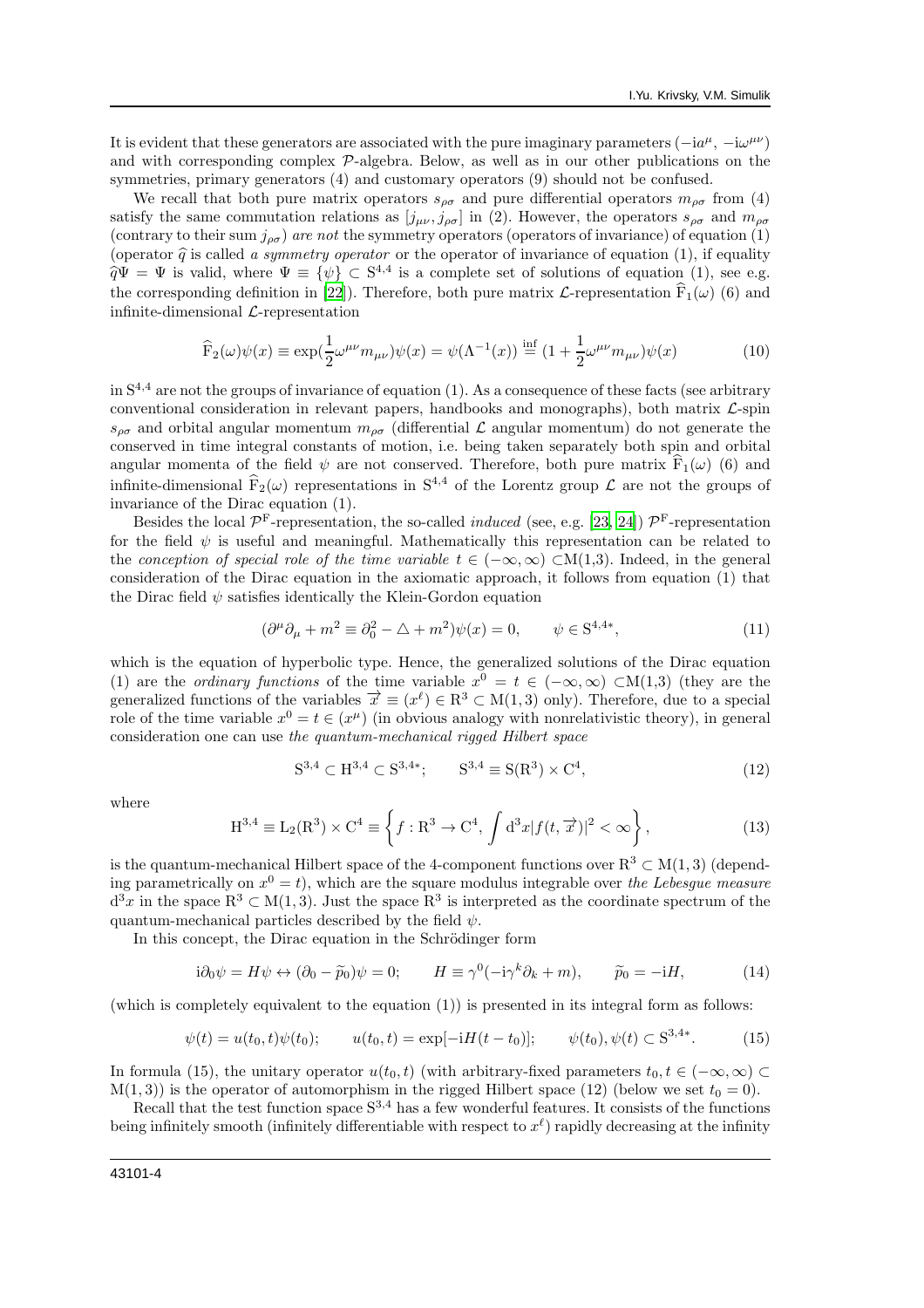$|\vec{x}| \to \infty$  in arbitrary direction in R<sup>3</sup> together with its derivatives of arbitrary orders. Further, it contains the space of the finite functions with the same properties. Moreover, the space  $S^{3,4}$  is kernel in the triple (12). The latter one means that this space is dense both in the  $H^{3,4}$  and  $S^{3,4*}$  spaces. Therefore, hereinbelow we restrict our consideration to the suggestion  $\psi \in S^{3,4}$  in equation (14). Such restriction is both mathematically correct and technically appropriate (it does not require the use of the functional form of the elements  $\psi \in S^{3,4*}$ ). It is also physically motivated. Indeed, an arbitrary measurement of a construction from  $\psi^{\text{gen}} \subset S^{3,4*}$  by an equipment of an arbitrary degree of accuracy can be successfully approximated (with directly fixing an arbitrarily precise degree of accuracy) by the corresponding constructions from the prelimit functions  $\psi \in S^{3,4} \subset H^{3,4} \subset S^{3,4*}$ .

For definiteness here we use the Pauli-Dirac (PD) representation of the Clifford-Dirac (CD)  $\gamma$ -matrices

$$
\gamma^{\mu}: \quad \gamma^{\mu}\gamma^{\nu} + \gamma^{\nu}\gamma^{\mu} = 2g^{\mu\nu}, \qquad g = (g_{\nu}^{\mu}) = \text{diag}\,g(+---), \tag{16}
$$

$$
\gamma^{0} = \begin{vmatrix} 1 & 0 \\ 0 & -1 \end{vmatrix}, \qquad \gamma^{k} = \begin{vmatrix} 0 & \sigma^{k} \\ -\sigma^{k} & 0 \end{vmatrix}; \qquad \sigma^{1} = \begin{vmatrix} 0 & 1 \\ 1 & 0 \end{vmatrix}, \n\sigma^{2} = \begin{vmatrix} 0 & -i \\ i & 0 \end{vmatrix}, \qquad \sigma^{3} = \begin{vmatrix} 1 & 0 \\ 0 & -1 \end{vmatrix}, \qquad \ell = 1, 2, 3.
$$
\n(17)

In this representation, the SU(2)-spin primary generators are given by the matrices  $s_{\ell n} \equiv \frac{1}{4} [\gamma_{\ell}, \gamma_n]$ . Two of them are quazidiagonal and the  $s_z$ -matrix is diagonal:

$$
\vec{s} = (s_{23}, s_{31}, s_{12}) \equiv (s^{\ell}) = -\frac{i}{2} \begin{vmatrix} \vec{\sigma} & 0 \\ 0 & \vec{\sigma} \end{vmatrix} \rightarrow s_z \equiv s^3 = -\frac{i}{2} \begin{vmatrix} 1 & 0 & 0 & 0 \\ 0 & -1 & 0 & 0 \\ 0 & 0 & 1 & 0 \\ 0 & 0 & 0 & -1 \end{vmatrix}.
$$
 (18)

Therefore, the operator  $s_z$  contains the projections of the spin  $\vec{s}$  on the axis z of the quantummechanical spin- $\frac{1}{2}$  doublet of particles.

The primary  $\mathcal{P}$ -generators of the  $\mathcal{P}^{\text{F}}$ -representation in the space  $S^{3,4}$  have the form of the following anti-Hermitian operators

$$
\widetilde{p}_0 = -iH \equiv -\gamma_0(\gamma^{\ell}\partial_l + im), \qquad \widetilde{p}_k = p_k = \partial_k ,
$$
  
\n
$$
\widetilde{j}_{kl} = j_{kl} = m_{kl} + s_{kl}, \qquad \widetilde{j}_{ok} = t\partial_k - \frac{1}{2}\{x_k, \widetilde{p}_0\},
$$
\n(19)

where  ${A, B} \equiv AB + BA$  and  $t \in (-\infty, \infty)$  is the arbitrary-fixed parameter (the primary generators  $\widetilde{q} = (\widetilde{p}_{\mu}, \widetilde{j}_{\mu\nu})$  (19) coincide with the corresponding operators  $-i\widetilde{q}^{\text{stand}}$ , where  $\widetilde{q}^{\text{stand}}$  are given by the formulae (126)–(129) in [\[24\]](#page-14-11)). Using the Heisenberg commutation relations in the form  $[x^{\ell}, \partial_j] = \delta_{\ell j}$  and the SU(2)-relations for  $s^{\ell}$  (18), it is easy to show that the operators (19) satisfy the commutation relations of  $\mathcal{P}$ -algebra in the manifestly covariant form  $(2)$ . Furthermore, generators (19) commute with the operator  $(\partial_0 - \tilde{p}_0)$  of the equation (14). Therefore, as a consequence of anti-Hermiticity of arbitrary operator from (19), the induced  $\mathcal{P}^{\text{F}}$ -representation

$$
(a,\,\omega)\in\mathcal{P}\rightarrow\widetilde{\mathbf{U}}(a,\,\omega)=\exp\left(a^{\mu}\widetilde{p}_{\mu}+\frac{1}{2}\omega^{\mu\nu}\widetilde{j}_{\mu\nu}\right)\tag{20}
$$

in the space  $S^{3,4}$  is unitary and is the group of invariance of equation (14). Hence, in the definition

$$
w^{\mu} \equiv \frac{1}{2} \varepsilon^{\mu\nu\rho\sigma} \widetilde{p}_{\rho} \widetilde{j}_{\nu\sigma} \to w^{0} = s^{\ell} \partial_{\ell} \equiv \overrightarrow{s}^{\text{stand}} \cdot \overrightarrow{p}^{\text{stand}}, \tag{21}
$$

the main Casimir operators for the generators (19) are given by

$$
\widetilde{p}^{\mu}\widetilde{p}_{\mu} \equiv \widetilde{p}_0^2 - \partial_{\ell}^2 \equiv m^2 \mathbf{I}_4 , \qquad \mathbf{I}_4 \equiv \text{diag}(1, 1, 1, 1), \tag{22}
$$

$$
\mathcal{W} \equiv w^{\mu} w_{\mu} = m^2 \vec{s}^2 = m^2 \frac{1}{2} (\frac{1}{2} + 1) I_4.
$$
 (23)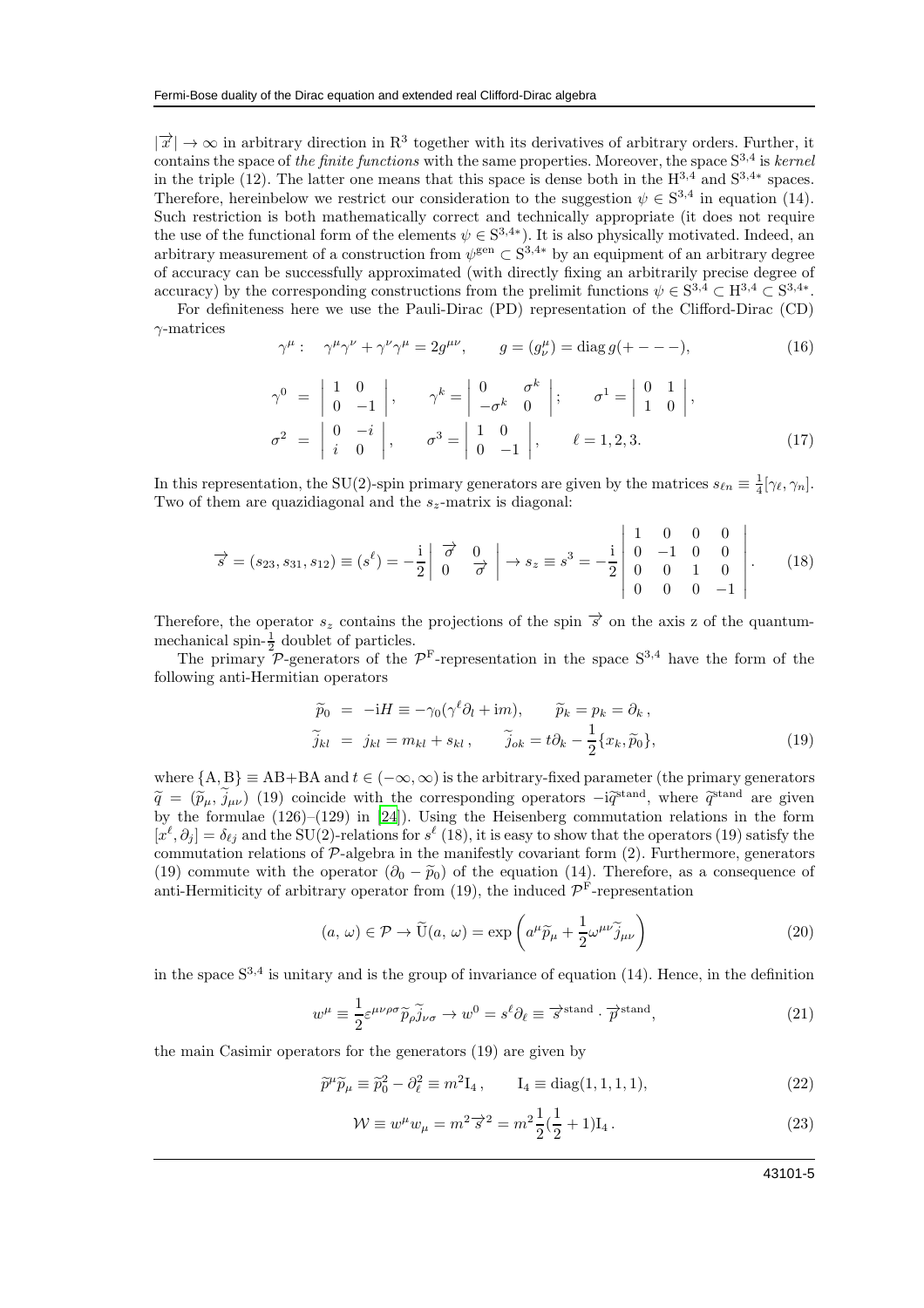According to the Bargman-Wigner classification, precisely this fact means that in equation (14) (for which the induced  $\mathcal{P}^{\text{F}}$ -representation (20) is the group of invariance) the field  $\psi$  is the Fermi field (the field of quantummechanical spin- $\frac{1}{2}$  doublet of particles with the mass m).

The relativistic invariance of the spinor field theory with respect to the representation (20) has some special features. It should be stressed once more that in the induced  $\mathcal{P}^{\text{F}}$ -representation (20) the time  $t = x^0$  plays a special role in comparison to the role of space variables  $x^{\ell}$ . Moreover, we use in the definition (13) such P-non-covariant objects as the Lebesgue measures  $d^3x$  (or  $d^3k$ in the momentum representation of the rigged Hilbert space (12) for the field states  $\psi \in S^{3,4}$ ). Nevertheless, the theory of the spinor field  $\psi$  based on the induced  $\mathcal{P}^{\text{F}}$ -representation (20) is obviously relativistic invariant. The proof is given in the text after formulae (19) and by the Bargman-Wigner analysis of the Casimir operators (22), (23).

Now we are in position to give some comparison of the local and induced  $\mathcal{P}^{\text{F}}$ -representations (5) and (20). It is easy to see that in the set of solutions  $\Psi = {\psi}$  of equations (14)=(1) the local  $\mathcal{P}^{\text{F}}$ -representation (5) and the induced  $\mathcal{P}^{\text{F}}$ -representation (20) coincide. Moreover, the main Casimir operators for the Lie  $P$ -generators (4) have the form

$$
p^{\text{loc }2} \equiv p^{\mu}p_{\mu} \equiv \partial^{\mu}\partial_{\mu}, \qquad \mathcal{W}^{\text{loc}} \equiv m^2 \vec{s}^2 = \frac{3}{4}\partial^{\mu}\partial_{\mu}. \tag{24}
$$

Therefore, the eigenvalues of the main Casimir operators for the  $\mathcal{P}^{\text{F}}$ -representations (5) and (20) coincide. Note, by the way, that it is easy to show that formulae (24) have the same form for arbitrary Lie operators  $(4)$  (i.e., for arbitrary local  $\mathcal{P}$ -representations), for which the Lorentz spins  $s_{\mu\nu}$  generate the L-representations  $(s, 0) \otimes (0, s)$ .

Mark that the local generators  $(4)$  in  $S^{4,4}$  are the functions of 14 independent operators  $x^{\rho}, \partial_{\rho}, s_{\rho\sigma}$  (the Lorentz spin operators  $s_{\rho\sigma}$  are the independent orts of the CD-algebra). The conception of Hermiticity or anti-Hermiticity in  $S^{4,4}$  is not inherent both in these 14 operators and  $\mathcal{P}$ -generators (4). Therefore, the concept of unitarity is not inherent in the local  $\mathcal{P}^{\text{F}}$ -representation (5) as well. It means that the  $\mathcal{P}^{\text{F}}$ -representation (5) itself (and, similarly, its generators (4)) does not contain the information as to "which quantum-mechanical particles are described by the filed  $\psi$  from equation (1)?".

Contrary to these facts, the generators (19) of induced  $\mathcal{P}^{\text{F}}$ -representation in the space  $S^{3,4}$ are the anti-Hermitian functions of (particularly) other 11 independent operators  $\vec{x} = (x^{\ell}), \partial_{\ell},$  $s_{k\ell}, \gamma^0, m$  or are the functions of the standard Hermitian in  $S^{3,4}$  operators:  $\vec{x} = (x^{\ell}), \vec{p}^{\text{stand}} =$  $(-i\partial_{\ell}), \vec{s}^{\text{stand}} = (is_{\ell n}), \gamma^{0}, m.$  Hence, the induced  $\mathcal{P}^{\text{F}}$ -representation (20) is unitary in the quantummechanical rigged Hilbert space (12). However, the restriction of the local  $\mathcal{P}^{\mathrm{F}}$ -representation (5) on the set  $\Psi \subset S^{3,4}$  of solutions of equation  $(1)=(14)$  coincides with the induced  $\mathcal{P}^{\text{F}}$ -representation  $(20)$ .

Nevertheless, both local and induced  $\mathcal{P}^{\text{F}}$ -representations have some common physical shortcomings (namely this is the reason why we have started with the FW-representation of the spinor field theory, where  $\mathcal{P}^{\text{F}}$ -representation is free from the above shortcomings). These shortcomings are related to the PD-representation of the spinor field  $\psi$ . In order to explain these assertions, we recall the general solution of equation  $(14)=(1)$  in the rigged Hilbert space (12):

$$
\psi(x) = \frac{1}{(2\pi)^{\frac{3}{2}}} \int d^3k \left[ a^r(\overrightarrow{k}) v_r^-(\overrightarrow{k}) e^{-ikx} + b^{*r}(\overrightarrow{k}) v_r^+(\overrightarrow{k}) e^{ikx} \right], \qquad r = 1, 2. \tag{25}
$$

Here  $kx \equiv \tilde{\omega}t - \overrightarrow{k} \overrightarrow{x}$ ,  $\tilde{\omega} \equiv \sqrt{\overrightarrow{k}^2 + m^2}$  and the 4-component spinors are given by

$$
v_{\mathbf{r}}^{-}(\overrightarrow{k}) = N \left| \begin{array}{c} (\widetilde{\omega} + m)\mathbf{d}_{\mathbf{r}} \\ (\overrightarrow{\sigma} \cdot \overrightarrow{k})\mathbf{d}_{\mathbf{r}} \end{array} \right|, \qquad v_{\mathbf{r}}^{+}(\overrightarrow{k}) = N \left| \begin{array}{c} (\overrightarrow{\sigma} \cdot \overrightarrow{k})\mathbf{d}_{\mathbf{r}} \\ (\widetilde{\omega} + m)\mathbf{d}_{\mathbf{r}} \end{array} \right|;
$$
  
\n
$$
N = \frac{1}{\sqrt{2\widetilde{\omega}(\widetilde{\omega} + m)}}, \qquad \mathbf{d}_{1} = \left| \begin{array}{c} 1 \\ 0 \end{array} \right|, \qquad \mathbf{d}_{2} = \left| \begin{array}{c} 0 \\ 1 \end{array} \right|.
$$
 (26)

We want to emphasize that, in general, the four independent amplitudes  $a^r(\overrightarrow{k})$ ,  $b^r(\overrightarrow{k})$  are the generalized functions from the rigged Hilbert space in the momentum representation. Still, if  $\psi \in S^{3,4} \subset$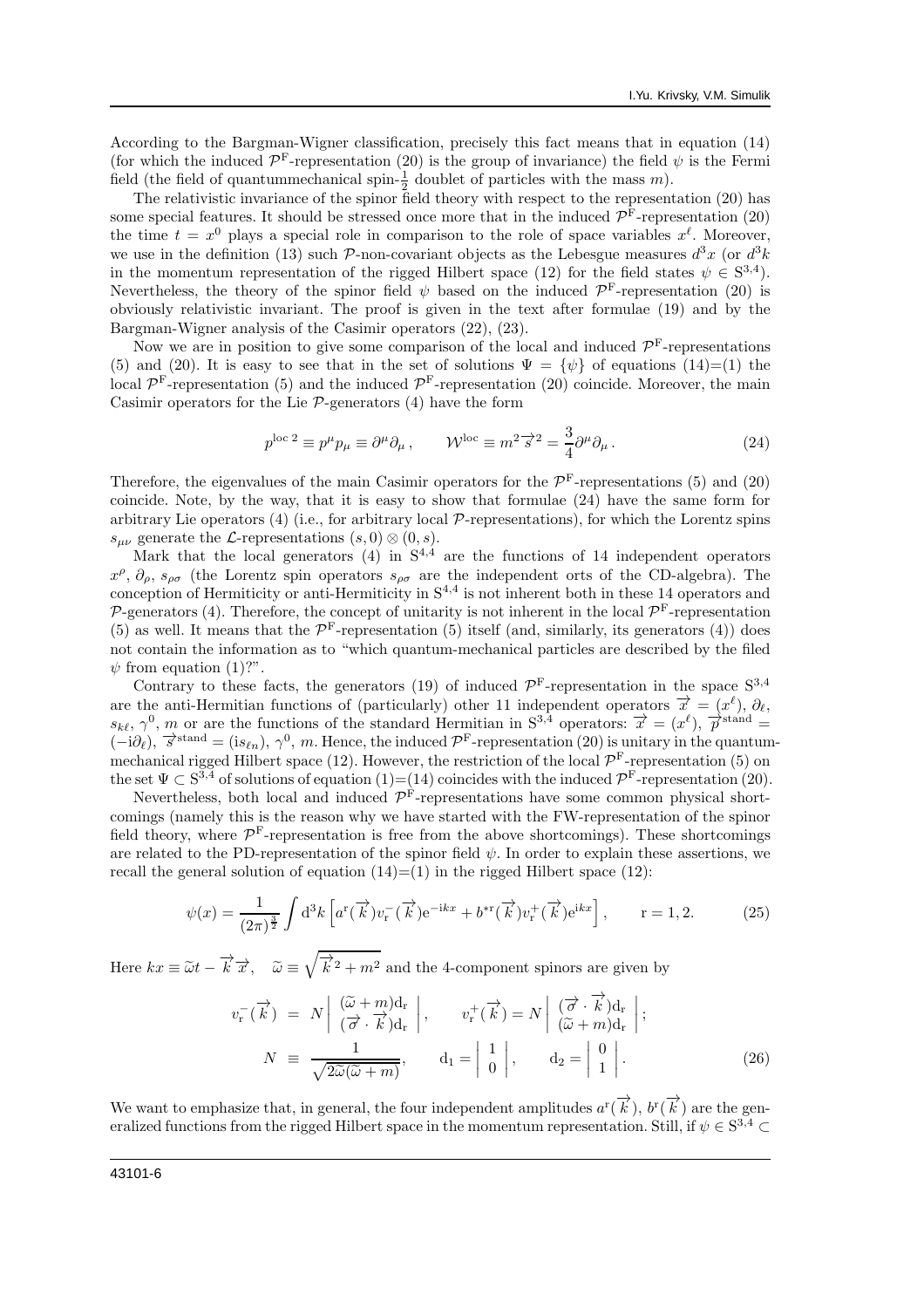$S^{3,4*}$ , then  $a^r(\overrightarrow{k})$ ,  $b^r(\overrightarrow{k}) \in \widetilde{S}^{3,4} \equiv \widetilde{S}(R_{\vec{k}}^3) \times C^4$  (where  $R_{\vec{k}}^3$  is the spectrum of the quantummechanical operator  $\vec{p}$ ) and the space  $\tilde{S}^{3,4}$  is a kernel in the rigged Hilbert space  $\tilde{S}^{3,4} \subset L_2(R^3_{\vec{k}}) \times C^4 \subset \tilde{S}^{3,4*}$ . Taking into account that any partner from the triplet of spaces (12) is invariant with respect to the 3-dimensional Fourier-transformation, one can omit the "tilde" symbol over these spaces. Therefore, exactly the fundamental solutions  $e^{\mp ikx}v^{\mp}_{r}(\vec{k})$  of the equations  $(14)=(1)$  are the essentially generalized solutions (for them  $(a^r(\vec{k}), b^r(\vec{k})) \sim \delta(\vec{k} - \vec{k}') \in S(R_{\vec{k}}^3)^*$ ).

It is well-known that the spinors  $v_r^{\pm}(\vec{k})$  (26) are called the spin states of the doublet. Nevertheless, they are not the eigenvectors of the operator  $s_z = s^3$  from  $\vec{s}$  (18). They are the eigenvectors of the operator  $s_z^{\text{Dirac}} \equiv s^{\text{3 Dirac}} \subset \overrightarrow{s}^{\text{Dirac}}$  from nonlocal spin operator in the PD-representation for the spinor field  $\psi$ , which is presented by

$$
\overrightarrow{s}^{\text{Dirac}} = V^{-1} \overrightarrow{s} V = \overrightarrow{s} - \frac{i[\overrightarrow{\gamma} \times \nabla]}{2\widehat{\omega}} + \frac{\nabla \times [\overrightarrow{s} \times \nabla]}{\widehat{\omega}(\widehat{\omega} + m)} \tag{27}
$$

and which is obtained from the  $\vec{s}$  (18) by the FW-transformation V [\[18\]](#page-14-5) (the prime operator  $\vec{s}^{\text{Dirac}}$  (27) coincides with the corresponding spin  $-i\vec{s}^{\text{FW}}$ , where  $\vec{s}^{\text{FW}}$  is given in the table 1 in [\[18\]](#page-14-5)). Indeed, it is easy to see that the following equations are valid:

$$
s_z v_1^{\pm}(\overrightarrow{k}) \neq \frac{1}{2} v_1^{\pm}(\overrightarrow{k}), \qquad s_z v_2^{\pm}(\overrightarrow{k}) \neq -\frac{1}{2} v_2^{\pm}(\overrightarrow{k});
$$
  
\n
$$
s_z^{\text{Dirac}} v_1^{\pm}(\overrightarrow{k}) = \frac{1}{2} v_1^{\pm}(\overrightarrow{k}), \qquad s_z^{\text{Dirac}} v_2^{\pm}(\overrightarrow{k}) = -\frac{1}{2} v_2^{\pm}(\overrightarrow{k}),
$$
\n(28)

where  $s_z = s^3(18)$ ,  $s_z^{\text{Dirac}} = s^{\text{Dirac}}$  (27) (the assertion (28) is our small addition to the consid-eration [\[18](#page-14-5)]). Moreover, operator  $\vec{s}$  (18) does not commute with both the prime Dirac operator from equation (1) and the operator  $\partial_0 - \tilde{p}_0$  (or H) from (14). Therefore, for the spinor field  $\psi$ in the PD-representation the operator  $\overrightarrow{s}$  (18) cannot be interpreted as the quantum-mechanical spin operator for the spin  $\frac{1}{2}$ -doublet of particles and does not generate the spin conservation law (even in the absence of interaction), which contradicts the experiment. Furthermore, as is known from [\[18](#page-14-5)], the operator  $\vec{x} = (x^{\ell}) \in \mathbb{R}^3 \subset M(1,3)$  in the PD-representation for the field  $\psi$  also cannot be interpreted as the quantum-mechanical operator of 3-coordinate for the spin  $\frac{1}{2}$ -doublet of particles. Nevertheless, operators  $\vec{\sigma}$  (18) and  $\vec{\tau}$  are the important structure operators (which possess the physically meaningful quantum-mechanical spectra) for the construction of generators (4), (19) and corresponding local and induced  $\mathcal{P}^{\rm F}\!$  -representations.

As shown in [\[18\]](#page-14-5) the above shortcomings follow from the non-diagonality of the Hamiltonian  $H = i\tilde{p}_0$  in (14). Therefore, in the PD-representation of the field  $\psi$ , the particle and antiparticle states are mixed. The progressive way of moving forward was suggested in [\[18](#page-14-5)]. The FWrepresentation of the spinor field theory is free from the above shortcomings, e.g., the coordinate  $\vec{x} = (x^{\ell})$  of the FW-spinor  $\phi$  and spin  $\vec{s}$  (18) in this representation have direct physical meaning of corresponding quantum-mechanical observables of spin- $\frac{1}{2}$  doublet of particles. It is important that just the components of this spin  $\vec{s}$  are the elements of the CD-algebra in the PD-representation. The above arguments impel us to start with the FW-representation of the spinor field (rather than with the PD-representation) and to consider the CD-algebra in the PD-representation just inside the FW-representation of the spinor field.

Our search for the hidden symmetries of the Dirac equation is based on the method of extension of the CD-algebra as the real one (based on the inclusion of the i and  $C$  orts into it). This appears to be possible exactly owing to considering the P-generators in terms of the primary operators.

# **3. The Foldy-Wouthuysen representation and the extended real Clifford-Dirac algebra**

In order to derive the assertions mentioned in the introduction, we essentially use two constructive ideas (see Ansatz 1 and Ansatz 2 below).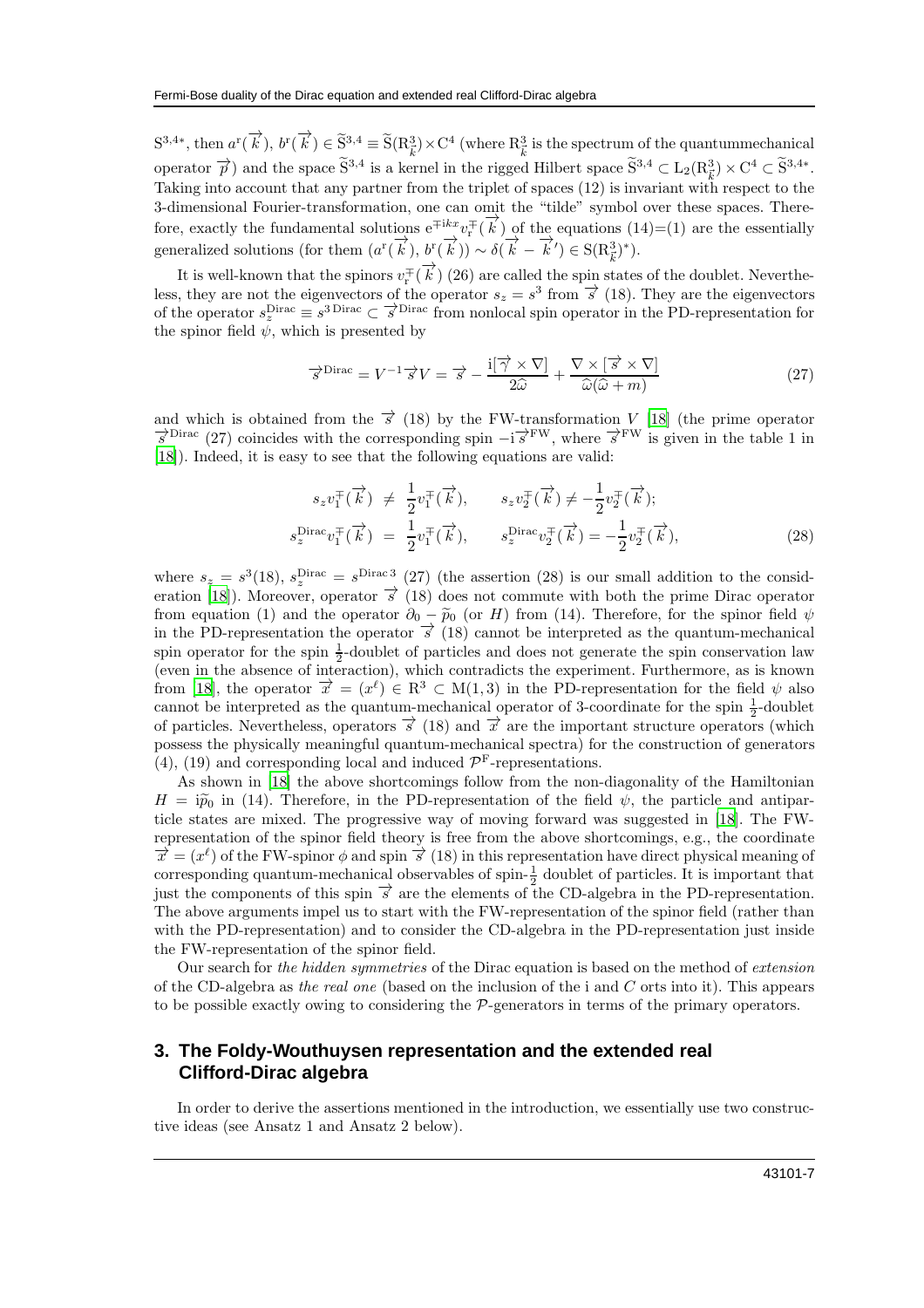Ansatz 1. The above physical arguments (see section 2) impelled us to start not with the standard Dirac equation but with its FW representation [\[18\]](#page-14-5)

$$
(\mathrm{i}\partial_0 - \gamma_0 \widehat{\omega})\phi(x) = 0, \qquad \phi = V\psi,
$$
\n(29)

$$
V = \frac{-i\vec{\gamma} \cdot \nabla + \hat{\omega} + m}{\sqrt{2\hat{\omega}(\hat{\omega} + m)}}, \quad V^{-1} = V(\nabla \to -\nabla), \qquad \hat{\omega} \equiv \sqrt{-\Delta + m^2}, \qquad \nabla \equiv (\partial_{\ell}). \tag{30}
$$

In the space  $(12)$ , the operator V is unitary. The general solution of the FW-equation  $(29)$  (the Dirac equation in the FW-representation) in the quantum-mechanical rigged Hilbert space (12) is given by

$$
\phi(x) = V\psi(x) = \frac{1}{(2\pi)^{\frac{3}{2}}} \int d^3k \left[ a^r(\overrightarrow{k}) \mathcal{D}_r^- e^{-ikx} + b^{*r}(\overrightarrow{k}) \mathcal{D}_r^+ e^{ikx} \right], \qquad r = 1, 2,
$$
 (31)

where the 4-dimensional Cartezian basis vectors in the space  $C<sup>4</sup>$  have the form

$$
\mathbf{D}_{\mathbf{r}}^{-} \equiv Vv_{\mathbf{r}}^{-}(\overrightarrow{k}) = \begin{vmatrix} \mathbf{d}_{\mathbf{r}} \\ 0 \end{vmatrix}, \qquad \mathbf{D}_{\mathbf{r}}^{+} \equiv Vv_{\mathbf{r}}^{+}(\overrightarrow{k}) = \begin{vmatrix} 0 \\ \mathbf{d}_{\mathbf{r}} \end{vmatrix}, \tag{32}
$$

and amplitudes  $a^r(\vec{k})$ ,  $b^r(\vec{k})$  as well as two-component vectors  $d_r$  are the same as in (25), (26). Contrary to the basis  $(26)$ , the vectors  $(32)$  are the eigenvectors of the quantum-mechanical spin operator  $s_z \in s^3$  from  $\vec{s}$  (18). The fundamental solutions  $e^{\mp ikx}D_r^{\mp}$  of equation (29) are the relativistic quantummechanical de Broglie waves (with the determined values of the spin  $s_z$  from (18)) for the spin- $\frac{1}{2}$  doublet of particles.

Note that both the set of fundamental solutions  $\{\Psi_{\vec{k}\vec{r}}^{\pm}\}\$  of equation (1)=(14) and  $\{\Phi_{\vec{k}\vec{r}}^{\pm}\}\$  of the equation (29),

$$
\Psi_{\vec{k}\mathbf{r}}^{\mp}(x) \equiv \frac{1}{(2\pi)^{3/2}} e^{\mp ikx} v_{\mathbf{r}}^{\mp}(\vec{k}), \qquad \Phi_{\vec{k}\mathbf{r}}^{\mp}(x) \equiv \frac{1}{(2\pi)^{3/2}} e^{\mp ikx} D_{\mathbf{r}}^{\mp}, \tag{33}
$$

are the common eigenvectors of the *complete set of mutually commute independent operators* in  $S^{3,4}$ , namely  $(\overrightarrow{p}^{\text{stand}} = (-i\partial_{\ell}), s_z^{\text{Dirac}})$  for the set  $\{\Psi_{\vec{k}\r}^{\pm}\}\$  and  $(\overrightarrow{p}^{\text{stand}}, s_z)$  for the set  $\{\Phi_{\vec{k}\r}^{\pm}\}\$  (they certainly satisfy one and the same orthonormality and completeness conditions). These facts present the evident proof of an adequate physical meaning of the spin operators  $\vec{\sigma}^{\text{Dirac}}$  (27) and  $\vec{\sigma}$  (18): the first is the true spin for the spinor field  $\psi$  in PD-representation and the second is the true spin for the spinor field  $\phi$  in FW-representation.

Moreover, now the  $\mathcal{P}^{\text{F}}$ -generators of the unitary (induced)  $\mathcal{P}^{\text{F}}$ -representation for the field  $\phi$ (obtained from the operators  $(19)$  with the help of V-transformation  $(30)$ ) are the functions of 11 directly experimentally observed operators  $(\vec{x} = (x^{\ell}), \vec{p}^{\text{stand}} = (-i\partial_{\ell}), \vec{s}^{\text{stand}} = (is_{\ell n}), \gamma^{0}, m)$ or prime operators  $(\vec{x} = (x^{\ell}), \nabla = (\partial_{\ell}), \vec{s} = (s^{\ell})(18), \gamma^{0}, m)$ :

$$
\check{p}_0 = -i\gamma_0 \hat{\omega}, \quad \check{p}_n = \widetilde{p}_n = \partial_n ,
$$
\n
$$
\check{j}_{ln} = \widetilde{j}_{ln} = x_l \partial_n - x_n \partial_l + s_{ln} , \quad \check{j}_{0k} = x_0 \partial_k + i\gamma_0 \left\{ x_k \hat{\omega} + \frac{\partial_k}{2\hat{\omega}} + \frac{(\vec{\sigma} \times \vec{\partial})_k}{\hat{\omega} + m} \right\} \quad (34)
$$

(the standard form of the primary generators (34) see e.g. in the formulae (D-64)–(D-67) in [\[24\]](#page-14-11)). Now the unitary  $\mathcal{P}^{\text{F}}$ -representation for the field  $\phi$ ,

$$
(a,\,\omega)\in\mathcal{P}\to\check{\mathrm{U}}(a,\,\omega)=\exp\left(a^{\mu}\check{p}_{\mu}+\frac{1}{2}\omega^{\mu\nu}\check{j}_{\mu\nu}\right),\qquad(35)
$$

(the  $\mathcal{P}^{\text{F}}$ -group of invariance of the equation (29)) is free from the above mentioned shortcomings inherent in the local (3) and induced (20)  $\mathcal{P}^{\text{F}}$ -representations. The Casimir operators for the generators (34) are the same as in (22), (23). The theory of the spinor field  $\phi$  in the FW-representation,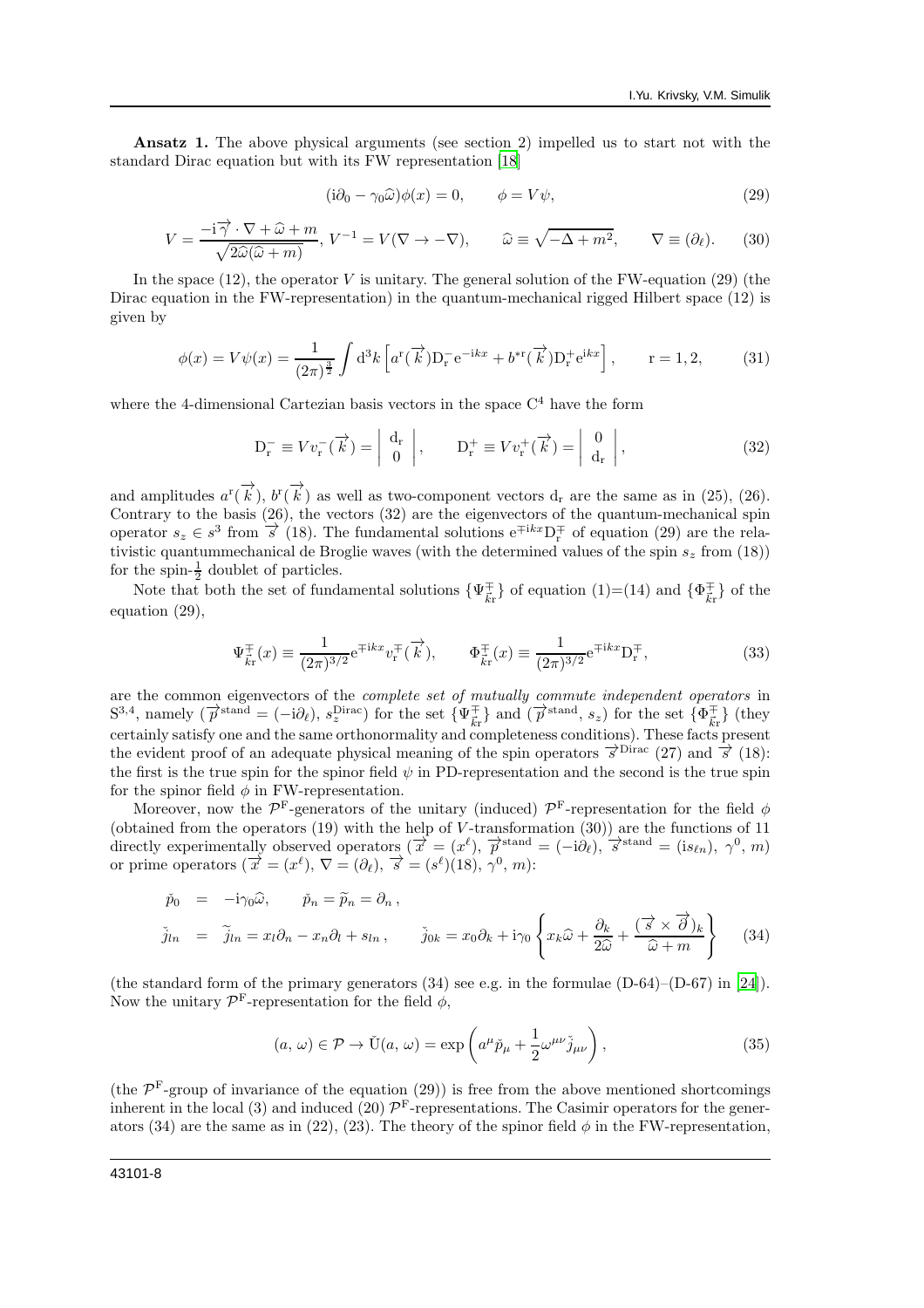which is recalled here, can be evidently generalized for the fields of any spin  $\vec{s}$  (where  $(s^{\ell}) \equiv \vec{s}$ ) are the arbitrary generators of an SU(2)-algebra representation).

Not a matter of special separate role of the time variable  $t = x<sup>0</sup>$ , the theory of the spinor field  $\phi$  in the FW-representation is the relativistic invariant (namely,  $\mathcal{P}\text{-invariant}$ ) in the sense of two necessary aspects. (i) The dynamical aspect: the unitary  $\mathcal{P}^{\text{F}}$ -representation (35) is the group of invariance of the equation (29) (the main conservation laws for the spinor field  $\phi$  in the FWrepresentation are the consequences of this assertion). (ii) The kinematical aspect: if the solution (31) with arbitrary-fixed amplitudes  $a^r(\vec{k})$ ,  $b^r(\vec{k})$  is a given state of the spinor field  $\phi$  in the arbitrary-fixed inertial frame of references (IFR)  $\Sigma$ , then for the observer in the  $(a, \omega)$ -transformed IFR  $\Sigma'$  the solution  $\phi'(x) = \check{U}(a, \omega)\phi(x), x \in M(1, 3)$ , is the same state of the spinor field.

Some other details of physical arguments for our start with the FW-representation are as follows. Just the components of the field  $\phi$  of the FW equation (29) coincide with the quantummechanical wave functions of the particle doublet. Furthermore, it is the FW-representation, where the operators of directly experimentally observed quantities of this doublet are the corresponding direct sums of the quantum-mechanical observables of single particles, which form the doublet. Therefore, it is in the canonical (i.e. FW) representation where these operators have the status of true observables of the particle doublet. In particular, the 16-dimensional Clifford-Dirac (CD) algebra (see formulae (36) below) generated by the  $\gamma^{\mu}$ -matrices (17) contains the generators of the SU(2) group, which commute with the Hamiltonian  $\gamma^0 \hat{\omega}$  of the FW equation (29). The latter assertion means that the spin  $\vec{\sigma}$  (18) of the free particle doublet is conserved. Therefore, the operator  $\vec{s}$  (18) given in the set  $\{\phi\}$  of solutions (31) of equation (29) has the status of true spin. This is the reason to consider the prime CD algebra in the PD representation (17) as an algebra in the set  $\{\phi\} \subset (12)$ . In order to avoid misunderstandings, note that in our consideration the  $\gamma^{\mu}$ -matrices in the FW representation have the form (17), rather than  $V\gamma^{\mu}V^{-1}$ . Of course,  $V^{-1}(\mathrm{i}\partial_0 - \gamma_0\hat{\omega})V = \mathrm{i}\partial_0 - H$  with the  $\gamma^{\mu}$ -matrices (17).

Finally, one has a simple technical reason to prefer the FW-representation. In the FW-representation the operator of equation (29) contains only one diagonal  $\gamma^0$ -matrix instead of four  $\gamma^{\mu}$ matrices in equation  $(1)=(14)$ . Hence, equation  $(29)$  and the FW-representation are much more convenient in searching for the matrix symmetries (in comparison with the prime equation  $(1)=(14)$ ) and the PD-representation for the spinor field). Note that this method and the advantages of the FW-representation have been well-known since the appearance of publications [\[18](#page-14-5), [24\]](#page-14-11) (see e.g. the table 1 in [\[18\]](#page-14-5), where the physically important symmetry operator  $\vec{s}^{\text{Dirac}}$  (27) was found, or the generators  $(126)$ – $(129)$  in [\[24\]](#page-14-11)). We recall them only for our purposes.

Ansatz 2. Here (see the formula (38) below) we introduce a 64-dimensional extended real Clifford-Dirac algebra (ERCD algebra) as the algebra of  $4 \times 4$  pure matrix operators in the set  $\{\phi\} \subset (12)$ . We essentially apply it here as constructive mathematics for our purposes. For the physical purposes, where the parameters of the relativistic groups are real, it is sufficient to consider the 16-dimensional standard CD algebra in the complex space (12) as real algebra. It enables us, along with the application of the imaginary unit "i" and the operator  $\hat{C}$  of complex conjugation in the set  $\{\phi\} \subset (12)$ , to extend this algebra to the ERCD algebra in the space (12). It is on the basis of the ERCD algebra that we are able to find the maximal pure matrix algebra (without the space-time derivatives  $\partial_{\mu}$ ) of invariance of the FW equation and the corresponding algebra of invariance of the Dirac equation with an arbitrary mass in the standard PD representation. The ERCD algebra is the complete set of operators, the part of which generates the Pauli-Gursey-Ibragimov (PGI) algebra. Let us recall that the 8-dimensional (for  $m=0$ ) and 4-dimensional (for a nonzero mass) PGI algebras of invariance of the Dirac equation are considered in detail, for instance, in [\[13,](#page-14-12) [17](#page-14-4)] (these algebras were put into consideration in the original papers by W. Pauli, F. Gursey and N. Ibragimov, see, e.g. [\[25,](#page-14-13) [26\]](#page-14-14)).

Finally, it is useful to choose 16 independent (ind) generators – orts of standard CD algebra as

$$
\{\text{indCD}\}\ \equiv\ \left\{\mathbf{I},\quad \alpha_{\hat{\mu}\hat{\nu}}=2s_{\hat{\mu}\hat{\nu}}:s_{\check{\mu}\check{\nu}}\equiv\frac{1}{4}\left[\gamma_{\check{\mu}},\gamma_{\check{\nu}}\right],\quad s_{\check{\mu}5}=-s_{5\check{\mu}}\equiv\frac{1}{2}\gamma_{\check{\mu}}\,;
$$
\n
$$
\gamma_4\equiv\gamma_0\gamma_1\gamma_2\gamma_3,\quad \hat{\mu},\hat{\nu}=\overline{0,\overline{5}},\quad \check{\mu},\check{\nu}=\overline{0,\overline{4}}\right\},\tag{36}
$$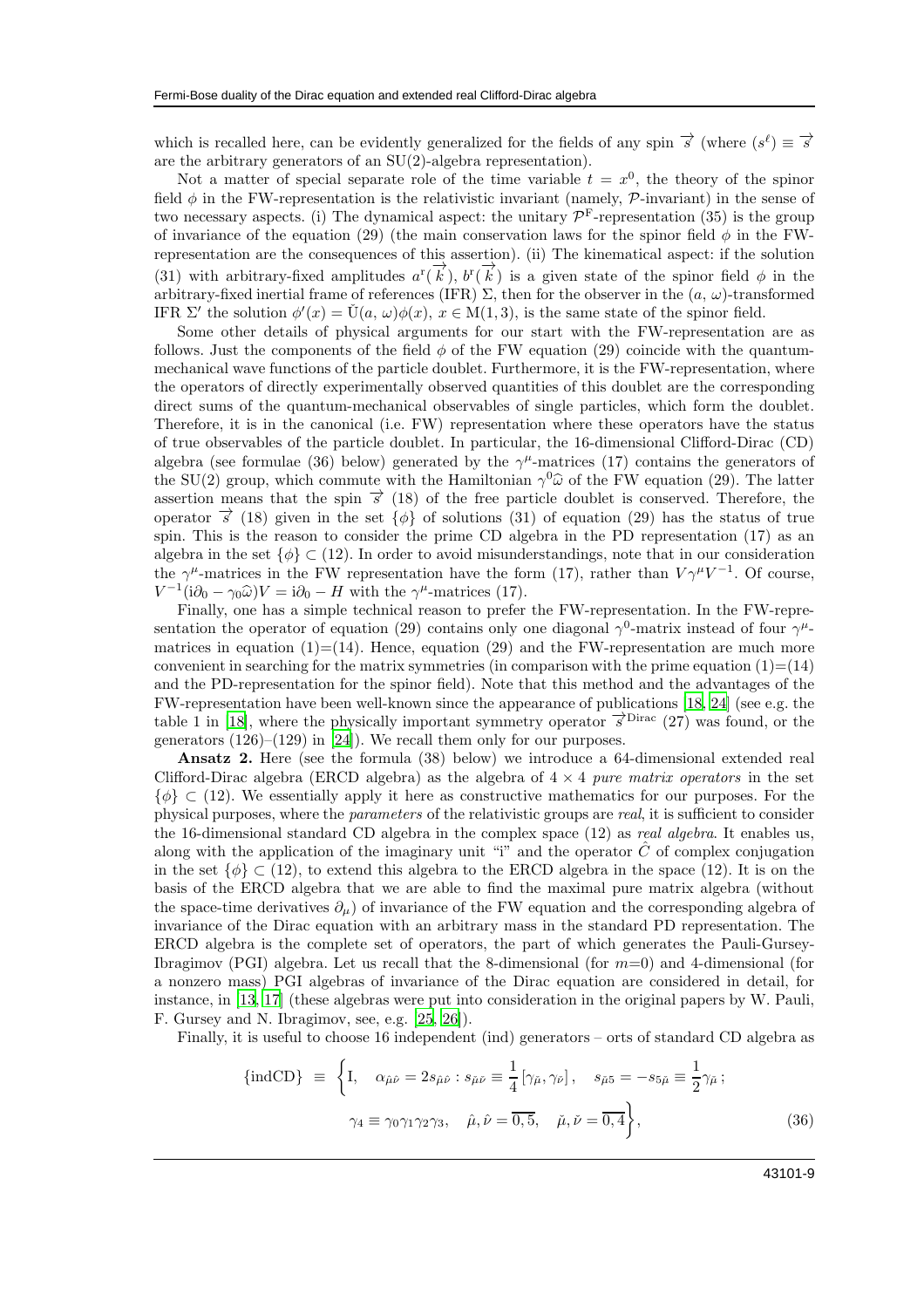where  $\gamma_4 \equiv \gamma_0 \gamma_1 \gamma_2 \gamma_3 = i \gamma_5^{\text{stand}}$  and the matrices  $s_{\hat{\mu}\hat{\nu}}$  are the *prime generators* of the SO(1,5) $\supset$ SO(1,3)=  $L_+^{\uparrow}$  group (associated with the real parameters – the angles  $\omega^{\hat{\mu}\hat{\nu}}$  of rotations in  $\hat{\mu}\hat{\nu}$  planes of the space  $M(1,5) \supset M(1,3)$ , these operators satisfy the following commutation relations

$$
[s_{\hat{\mu}\hat{\nu}}, s_{\hat{\rho}\hat{\sigma}}] = -g_{\hat{\mu}\hat{\rho}}s_{\hat{\nu}\hat{\sigma}} - g_{\hat{\rho}\hat{\nu}}s_{\hat{\sigma}\hat{\mu}} - g_{\hat{\nu}\hat{\sigma}}s_{\hat{\mu}\hat{\rho}} - g_{\hat{\sigma}\hat{\mu}}s_{\hat{\rho}\hat{\nu}}; \qquad \hat{\mu}, \hat{\nu} = \overline{0, 5},
$$
  

$$
(g_{\hat{\nu}}^{\hat{\mu}}) = \text{diag}(+1, -1, -1, -1, -1, -1).
$$
 (37)

By complementing the orts (36) of the real CD algebra with the operators i,  $\hat{C}$  and with all possible products of orts (36) and operators i and  $\hat{C}$ , we define the ERCD algebra as the linear manifold spanned on the orts

$$
\{ERCD\} = \left\{\text{indCD}, \, \text{i} \cdot \text{indCD}, \, \hat{C} \cdot \text{indCD}, \, \text{i}\hat{C} \cdot \text{indCD}\right\}.
$$
 (38)

Thus, the ERCD algebra generators are the compositions of the standard CD algebra generators (36) and the generators of the PGI algebra [\[25,](#page-14-13) [26\]](#page-14-14), i.e. it is the maximal set of independent matrices, which can be constructed from the elements i,  $\ddot{C}$ , and (36).

All the physically meaningful symmetries of the FW and Dirac equations put into consideration below are constructed using the elements of the ERCD algebra.

Note that all elements  $S^{3,4}$ ,  $H^{3,4}$ ,  $S^{3,4*}$  of the rigged Hilbert space (12) are the spaces with involution. It means that together with the element  $f$  the rigged Hilbert space also contains the complex conjugated element  $f^* = \hat{C}f$ . Namely this circumstance (together with the comprehension of the main physical symmetry groups  $P \supset \mathcal{L}$ , its subgroups and corresponding algebras as real spaces, i.e., the spaces over the field of real numbers, to which the parameters of the symmetry groups belong) makes it possible to consider and search for the hidden symmetries of the Dirac equation in the extension of the matrix algebras as the real ones due to adding the operators i and  $C$  to the orts of these algebras. In this context, the title ERCD algebra illustrates the fact that for both algebras (for CD algebra (36) as well as for ERCD algebra (38)) the part of the orts pairs commutes or anticommutes between each other and, furthermore, the square of every ort is equal to  $+1$  or to  $-1$ .

# **4. Maximal pure matrix algebra of invariance of the Foldy-Wouthuysen equation**

Consider the 32-dimensional subalgebra  $A_{32} = SO(6) \oplus \hat{\varepsilon} \cdot SO(6) \oplus \hat{\varepsilon}$  of the ERCD algebra. It is easy to see that the part of ERCD algebra generators, namely the operators

$$
s_{AB} = \frac{1}{4} [\gamma_A, \gamma_B] = -s_{BA}, \qquad A, B = \overline{1, 6}, \qquad \gamma_5 \equiv \gamma_1 \gamma_3 \hat{C}, \qquad \gamma_6 \equiv i \gamma_1 \gamma_3 \hat{C}, \qquad (39)
$$

(here  $A, B = \overline{1, 6}$  includes  $\check{a}\check{b} = \overline{1, 4}$  from (36)) and  $\hat{\varepsilon} = i\gamma_0$ , satisfy the commutation relations

$$
[s_{AB}, s_{CD}] = \delta_{AC}s_{BD} + \delta_{CB}s_{DA} + \delta_{BD}s_{AC} + \delta_{DA}s_{CB},
$$
  

$$
[s_{AB}, \hat{\varepsilon}] = 0; \qquad A, B, C, D = \overline{1, 6}.
$$
 (40)

Therefore, operators (39) generate a representation of the  $SO(6) \supset SO(3)$  group of space rotations in the space  $R^6 \subset M(1,6) \supset M(1,3)$ . On this basis, together with the additional SO(6) Casimir operator  $\hat{\epsilon} \equiv i\gamma_0 = -\gamma_1\gamma_2\gamma_3\gamma_4\gamma_5\gamma_6$ , we define the SO(6)  $\oplus \hat{\epsilon}$  algebra and, finally, the A<sub>32</sub> = SO(6)  $\oplus$  $\hat{\varepsilon}$ ·SO(6) $\oplus \hat{\varepsilon}$  algebra. The commutation relations for the  $\hat{\varepsilon}$ ·SO(6) generators  $\tilde{s}_{AB} = \hat{\varepsilon} s_{AB}$  differ from (40) by the common factor  $\hat{\varepsilon} = i\gamma_0$ . The 32-dimensional subalgebra  $A_{32} = SO(6) \oplus \hat{\varepsilon} \cdot SO(6) \oplus \hat{\varepsilon}$ of the ERCD algebra in the rigged Hilbert space (12) is the maximal pure matrix algebra (without the space-time derivatives  $\partial_{\mu}$ ) of invariance of the FW-equation (29).

The **proof** of this assertion is carried out by straightforward calculations of (i) the corresponding commutation relations (40) for elements of this algebra, (ii) the commutators between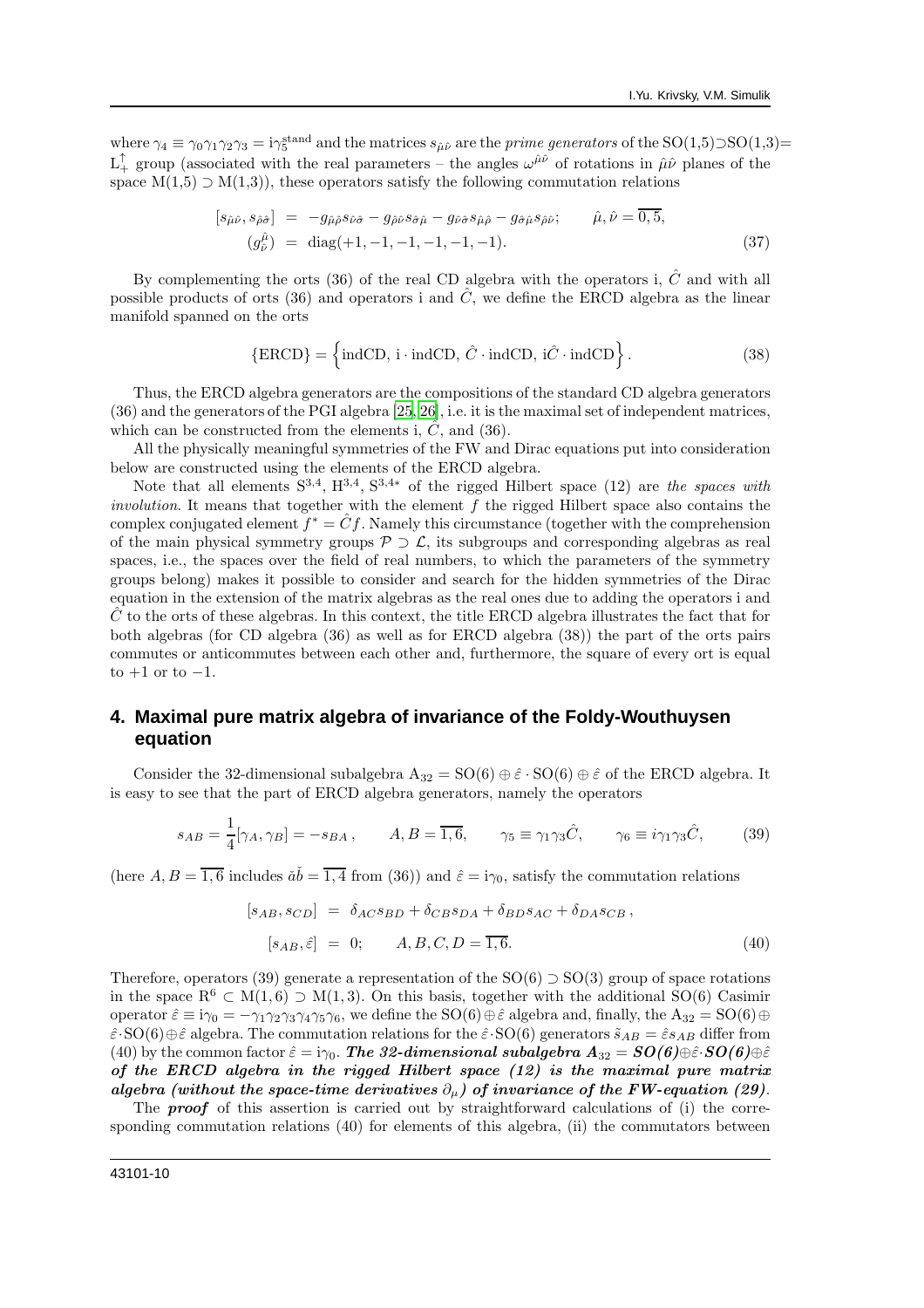the elements of A<sub>32</sub> and the operator (i $\partial_0 - \gamma_0 \hat{\omega}$ ) of the FW equation (29). The maximality of A<sup>32</sup> as the algebra of invariance of the equation (29) is the consequence of the maximality of the dim(ERCD)=64 (in the class of pure matrix operators).

Note that antihermitian matrices  $\{\gamma_A : \gamma_1, \gamma_2, \gamma_3, \gamma_4 \equiv \gamma_0 \gamma_1 \gamma_2 \gamma_3, \gamma_5 \equiv \gamma_1 \gamma_3 \hat{C}, \gamma_6 \equiv i \gamma_1 \gamma_3 \hat{C},$  $\gamma_7 \equiv i\gamma_0$ } satisfy the commutation relations  $\gamma_A \gamma_B + \gamma_B \gamma_A = -2\delta_{AB}$ ,  $A, B = 1, 7$ .

The explicit form of the elements of corresponding algebra  $A_{32}$  of invariance of the Dirac equation in the PD-representation is found from the elements (39) and  $\hat{\varepsilon}$  with the help of the FW-transformation (30):  $V^{-1}(\mathcal{A}_{32}, \hat{\varepsilon})V$ . In PD-representation this algebra of invariance (of the prime Dirac equation (1)) is given by the nonlocal operators.

## **5. Spin 1 Lorentz-symmetries of the Foldy-Wouthuysen and Dirac equations**

The FW-equation (29) is invariant with respect to the two different spin 1 representations of the Lorentz group  $\mathcal L$  (below  $s_{\mu\nu}^V$  are the generators of the irreducible vector  $(1/2,1/2)$  representation and  $s_{\mu\nu}^{TS}$  are the generators of the reducible tensor-scalar  $(1,0) \oplus (0,0)$  representation of the SO(1,3)=  $L_+^{\uparrow}$ algebra). The explicit forms of the corresponding pure matrix operators are given by

$$
s_{\mu\nu}^{\text{TS}} = \left\{ s_{0k}^{\text{TS}} = s_{0k}^{\text{I}} + s_{0k}^{\text{II}}, \quad s_{mn}^{\text{TS}} = s_{mn}^{\text{I}} + s_{mn}^{\text{II}} \right\}, \quad s_{\mu\nu}^{\text{V}} = \left\{ s_{0k}^{\text{V}} = -s_{0k}^{\text{I}} + s_{0k}^{\text{II}}, \quad s_{mn}^{\text{V}} = s_{mn}^{\text{TS}} \right\}, \tag{41}
$$

where  $s_{\mu\nu}^{\text{I,II}}$  are the following elements of  $A_{32}$  algebra:

$$
s_{\mu\nu}^{\text{I}} = \begin{cases} s_{0k}^{\text{I}} = \frac{i}{2} \gamma_4 \gamma_k, & s_{mk}^{\text{I}} = \frac{1}{4} [\gamma_m, \gamma_k] \end{cases}, \quad \gamma_4 \equiv \gamma_0 \gamma_1 \gamma_2 \gamma_3, \quad (k, m = \overline{1, 3}), \quad (42)
$$
  
\n
$$
s_{\mu\nu}^{\text{II}} = \begin{cases} s_{01}^{\text{II}} = \frac{i}{2} \gamma_2 \hat{C}, & s_{02}^{\text{II}} = -\frac{1}{2} \gamma_2 \hat{C}, & s_{03}^{\text{II}} = \frac{1}{2} \gamma_0, \\ s_{12}^{\text{II}} = \frac{i}{2}, & s_{31}^{\text{II}} = \frac{i}{2} \gamma_2 \gamma_0 \hat{C}, & s_{23}^{\text{II}} = \frac{1}{2} \gamma_2 \gamma_0 \hat{C} \end{cases}.
$$
\n
$$
(43)
$$

The sets  $s^I_{\mu\nu}$  (42) and  $s^{II}_{\mu\nu}$  (43) determine in A<sub>32</sub> the generators of two different versions of  $(1/2,0) \oplus$  $(0, 1/2)$  representation of the L-algebra. The validity of these assertions are evident after the transition  $s_{\mu\nu}^{\text{Bose}} = W s_{\mu\nu}^{\text{V,TS}} W^{-1}$  to the Bose-representation of the  $\gamma$ -matrices  $(\gamma^{\mu \text{ Bose}} = W \gamma^{\mu} W^{-1})$ , where the operator  $W$  is given by

$$
W = \frac{1}{\sqrt{2}} \begin{vmatrix} 0 & -1 & 0 & \hat{C} \\ 0 & i & 0 & i\hat{C} \\ -1 & 0 & \hat{C} & 0 \\ -1 & 0 & -\hat{C} & 0 \end{vmatrix}, \quad W^{-1} = \frac{1}{\sqrt{2}} \begin{vmatrix} 0 & 0 & -1 & -1 \\ -1 & -i & 0 & 0 \\ 0 & 0 & \hat{C} & -\hat{C} \\ \hat{C} & i\hat{C} & 0 & 0 \end{vmatrix}, \quad WW^{-1} = W^{-1}W = 1.
$$
\n(44)

In such Bose-representation, the  $\gamma^{\mu \text{Bose}} = W \gamma^{\mu} W^{-1}$  matrices contain not only the operator i, but also the operator  $\hat{C}$  of complex conjugation:

$$
\gamma^{0\text{Bose}} = \begin{vmatrix} 0 & i & 0 & 0 \\ -i & 0 & 0 & 0 \\ 0 & 0 & 0 & 1 \\ 0 & 0 & 1 & 0 \end{vmatrix}, \quad \gamma^{1\text{Bose}} = \begin{vmatrix} 0 & 0 & 0 & \hat{C} \\ 0 & 0 & i\hat{C} & 0 \\ 0 & -i\hat{C} & 0 & 0 \\ -\hat{C} & 0 & 0 & 0 \end{vmatrix}, \quad \gamma^{2\text{Bose}} = \begin{vmatrix} 0 & 0 & -i\hat{C} & 0 \\ 0 & 0 & 0 & \hat{C} \\ i\hat{C} & 0 & 0 & 0 \\ 0 & -\hat{C} & 0 & 0 \end{vmatrix},
$$
\n
$$
\gamma^{3\text{Bose}} = \begin{vmatrix} 0 & i\hat{C} & 0 & 0 \\ -i\hat{C} & 0 & 0 & 0 \\ 0 & 0 & 0 & \hat{C} \\ 0 & 0 & -\hat{C} & 0 \end{vmatrix}, \quad i^{\text{Bose}} = \begin{vmatrix} 0 & -1 & 0 & 0 \\ 1 & 0 & 0 & 0 \\ 0 & 0 & 0 & i \\ 0 & 0 & i & 0 \end{vmatrix}, \quad \hat{C}^{\text{Bose}} = \begin{vmatrix} \hat{C} & 0 & 0 & 0 \\ 0 & -\hat{C} & 0 & 0 \\ 0 & 0 & \hat{C} & 0 \\ 0 & 0 & 0 & \hat{C} \end{vmatrix}, (45)
$$

(of course, they satisfy the CD-relations (16)). Calculation of operator constructions (41) also needs the explicit forms of operators i<sup>Bose</sup>,  $\hat{C}^{Bose}$ . Therefore, we present them in (45) too. Now,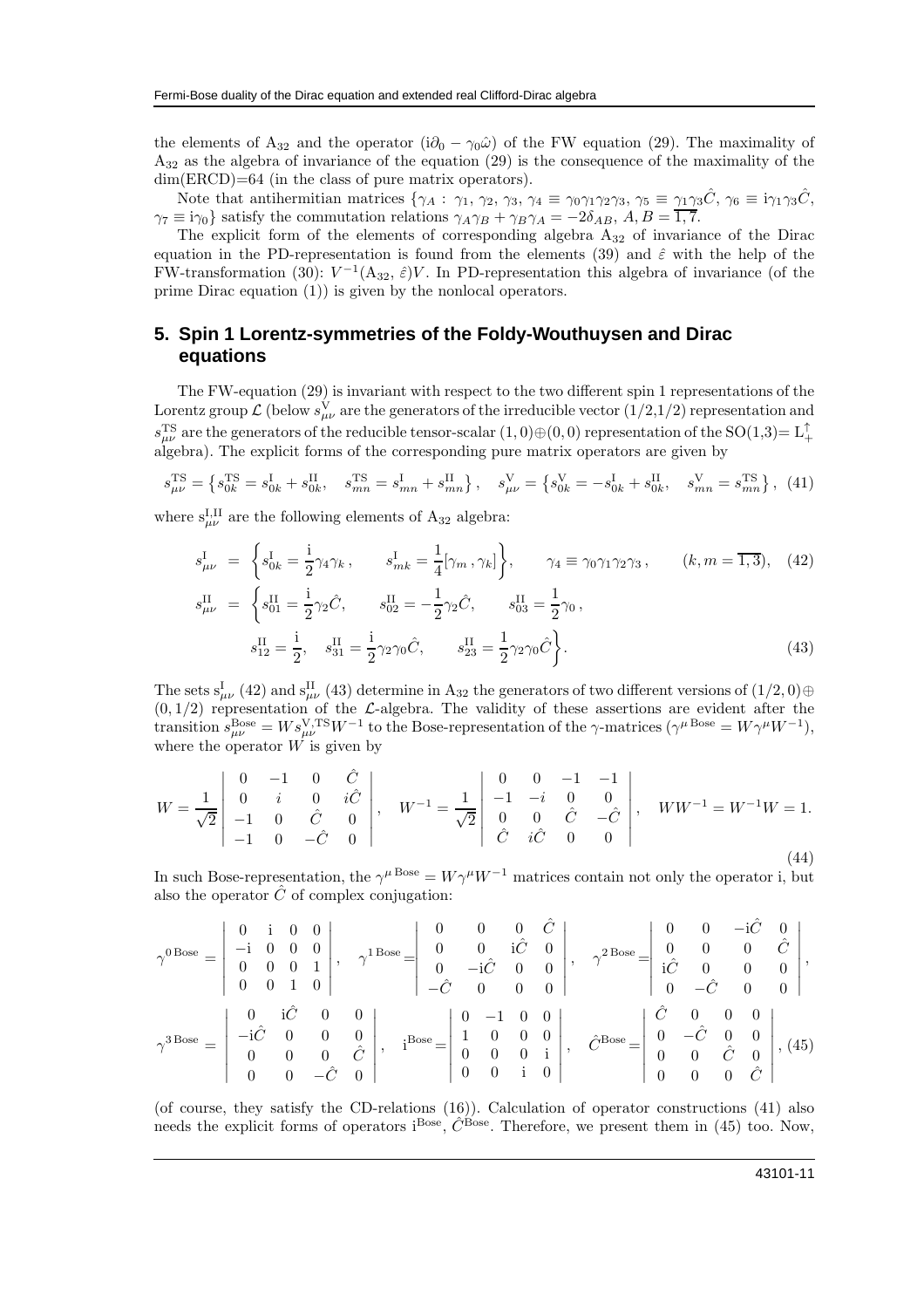together with  $\gamma^{\mu \text{ Bose}}$ -matrices, they are not so simple as iI<sub>4</sub>,  $\hat{C}I_4$  in standard PD-representation (I<sub>4</sub> is  $4 \times 4$  unit matrix). Nevertheless, we note, the Lorentz spin matrices  $s_{\mu\nu}^{\text{Bose}} = W s_{\mu\nu}^{\text{V,TS}} W^{-1}$  in the Bose-representation do not contain the operator  $\hat{C}$  and take the explicit forms well known for the matrix representations  $(1,0) \otimes (0,0)$  and  $(1/2,1/2)$  of the group  $\mathcal{L} \sim SO(1,3)$ :

$$
s_{12}^{\text{V,TS Bose}} = \begin{vmatrix} 0 & -1 & 0 & 0 \\ 1 & 0 & 0 & 0 \\ 0 & 0 & 0 & 0 \\ 0 & 0 & 0 & 0 \end{vmatrix}, \quad s_{31}^{\text{V,TS Bose}} = \begin{vmatrix} 0 & 0 & 1 & 0 \\ 0 & 0 & 0 & 0 \\ -1 & 0 & 0 & 0 \\ 0 & 0 & 0 & 0 \end{vmatrix}, \quad s_{23}^{\text{V,TS Bose}} = \begin{vmatrix} 0 & 0 & 0 & 0 \\ 0 & 0 & -1 & 0 \\ 0 & 1 & 0 & 0 \\ 0 & 0 & 0 & 0 \end{vmatrix},
$$
  
\n
$$
s_{01}^{\text{TS Bose}} = \begin{vmatrix} 0 & 0 & 0 & 0 \\ 0 & 0 & -i & 0 \\ 0 & i & 0 & 0 \\ 0 & 0 & 0 & 0 \end{vmatrix}, \quad s_{02}^{\text{TS Bose}} = \begin{vmatrix} 0 & 0 & i & 0 \\ 0 & 0 & 0 & 0 \\ -i & 0 & 0 & 0 \\ 0 & 0 & 0 & 0 \end{vmatrix}, \quad s_{03}^{\text{TS Bose}} = \begin{vmatrix} 0 & -i & 0 & 0 \\ 0 & -i & 0 & 0 \\ 0 & 0 & 0 & 0 \\ 0 & 0 & 0 & 0 \end{vmatrix},
$$
  
\n
$$
s_{01}^{\text{VBose}} = \begin{vmatrix} 0 & 0 & 0 & -1 \\ 0 & 0 & 0 & 0 \\ 0 & 0 & 0 & 0 \\ -1 & 0 & 0 & 0 \end{vmatrix}, \quad s_{02}^{\text{VBose}} = \begin{vmatrix} 0 & 0 & 0 & 0 \\ 0 & 0 & 0 & -1 \\ 0 & 0 & 0 & 0 \\ 0 & -1 & 0 & 0 \end{vmatrix}, \quad s_{03}^{\text{VBose}} = \begin{vmatrix} 0 & 0 & 0 & 0 \\ 0 & 0 & 0 & 0 \\ 0 & 0 & -1 & 0 \\ 0 & 0 & -1 & 0 \end{vmatrix}.
$$
  
\n(46)

We refer to the transition  $\phi \to W\phi$  with W (44), which links the present fermionic and bosonic multipletes, as a new natural form of the supersymmetry transformation. The corresponding symmetries of the Dirac equation (1) are obtained using FW-transformation (30).

### **6. Spin 1 Poincare-symmetries of the Foldy-Wouthuysen equation ´**

The FW equation (29) is invariant not only with respect to the well-known standard spin  $1/2$   $\mathcal{P}^{\text{F}}$ -representation (35), but also with respect to the canonical-type spin 1 representation (Bose representation) of the Poincaré group  $P$ , i.e. with respect to the unitary (in the set  $\{\phi\}$  of solutions of equation (29))  $\mathcal{P}^{\text{B}}$ -representation, which is determined by the primary generators

$$
\widehat{p}_0 = \check{p}_0 = -i\gamma_0 \widehat{\omega}, \qquad \widehat{p}_n = \check{p}_n = \partial_n, \qquad \widehat{j}_{ln} = x_l \partial_n - x_n \partial_l + s_{ln}^{\mathrm{I}} + s_{ln}^{\mathrm{II}},
$$
  

$$
\widehat{j}_{0k} = x_0 \partial_k + i\gamma_0 \left\{ x_k \widehat{\omega} + \frac{\partial_k}{2\widehat{\omega}} + \frac{[(\overrightarrow{s}^{\mathrm{I}} + \overrightarrow{s}^{\mathrm{II}}) \times \overrightarrow{\partial}]_k}{\widehat{\omega} + m} \right\},
$$
\n(47)

where  $\hat{\omega}$  is given in (30),  $s_{ln}^{\text{I}}$  and  $s_{ln}^{\text{II}}$  are given in (42), (43), respectively, and  $\vec{s}^{\text{I,II}} = (s_{23}, s_{31}, s_{12})^{\text{I,II}}$ .

The **proof** is performed by straightforward calculations of (i) the corresponding  $\mathcal{P}$ -commutators (2) between the generators (47), (ii) the commutators between generators (47) and operator (i $\partial_0$  –  $\gamma_0\hat{\omega}$ ), (iii) the Casimir operators of the Poincaré group for the generators (47). According to the Bargman-Wigner classification of the  $P$ -covariant fields, just these facts (especially (iii)) visualize the hidden Bose essence of the  $\mathcal{P}^{\text{B}}$ -representation, generated by the operators (47). For the  $\mathcal{P}^{\text{B}}$ representation the explicit form of main Casimir operators as follows:

$$
\widehat{p}^{\mu}\widehat{p}_{\mu} = m^2, \qquad \mathcal{W}^{\text{B}} = w^{\mu}w_{\mu} = m^2(\overrightarrow{s}^{\text{TS}})^2,\tag{48}
$$

(compare with (22), (23)), where  $w^{\mu} \equiv \frac{1}{2} \varepsilon^{\mu\nu\rho\sigma} \widehat{p}_{\rho} \widehat{j}_{\nu\sigma}$  and, after diagonalization carried out with the help of operator  $W(44)$ ,

$$
(\vec{s}^{TS})^2 = (\vec{s}^{TSBose})^2 = -1(1+1) \begin{vmatrix} I_3 & 0 \\ 0 & 0 \end{vmatrix}, I_3 \equiv \begin{vmatrix} 1 & 0 & 0 \\ 0 & 1 & 0 \\ 0 & 0 & 1 \end{vmatrix}.
$$
 (49)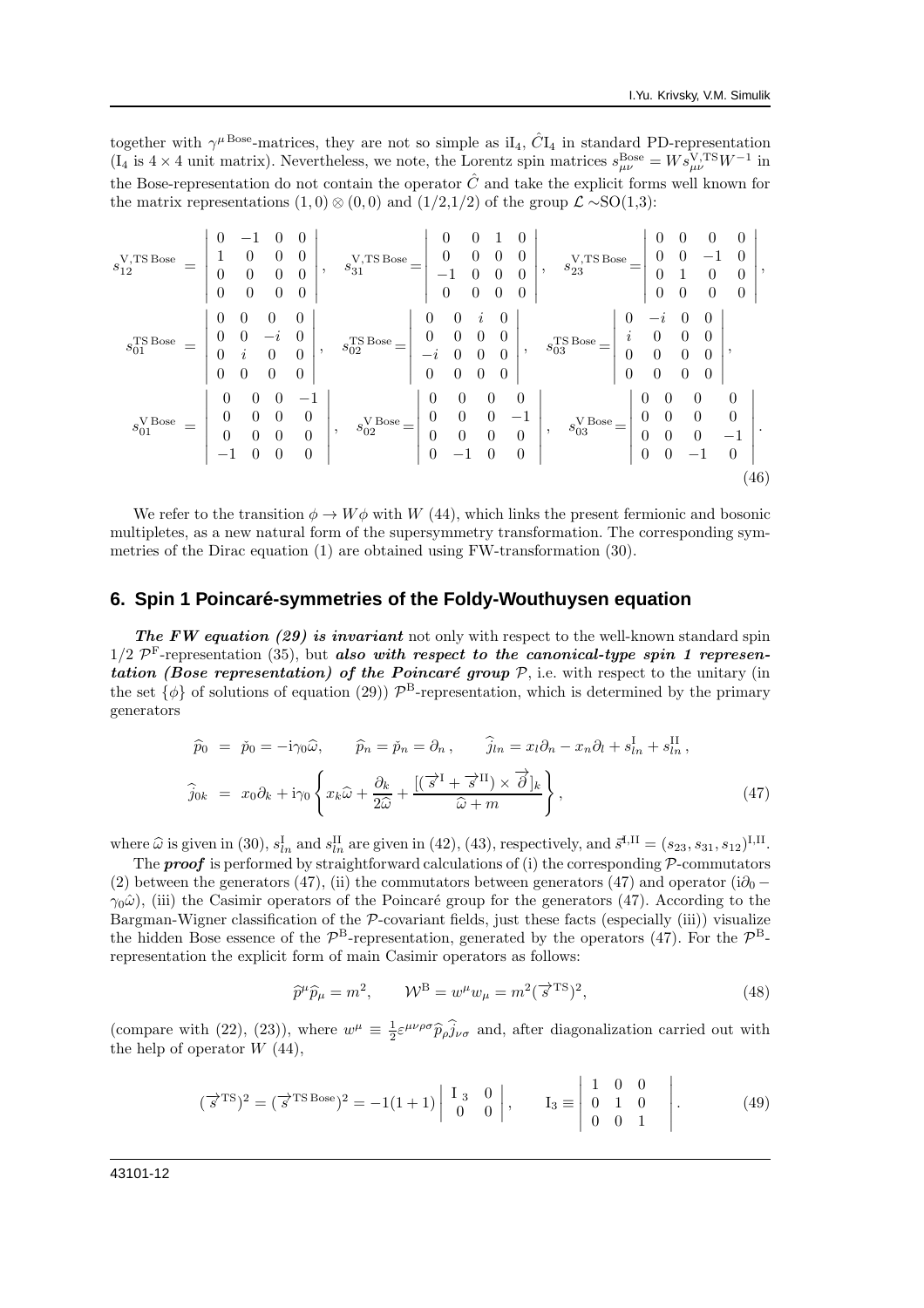#### **7. Spin 1 symmetries of the Dirac equation with nonzero mass**

It is easy to see that the prime Dirac equation  $(1)$  has all the above mentioned spin 1 symmetries of the FW equation. The corresponding explicit forms of the generators  $q^{\text{PD}}$ in the manifold  $\{\psi\}$  are obtained from the corresponding formulae (39), (41)–(43), (47) for the FW generators  $q^{\text{FW}}$  with the help of the FW operator V (30):  $q^{\text{PD}} = V^{-1}q^{\text{FW}}V$ . As a meaningful example, we present here the explicit form for the spin 1 generators of  $\mathcal{P}^{\text{B}}$ -symmetries of the Dirac equation

$$
\begin{aligned}\n\widehat{p}_0^{\text{PD}} &= \widetilde{p}_0 = -iH, \qquad \widehat{p}_k^{\text{PD}} = \partial_k, \\
\widehat{j}_{kl}^{\text{PD}} &= x_k \partial_l - x_l \partial_k + s_{kl} + \hat{s}_{kl}, \qquad \widehat{j}_{0k}^{\text{PD}} = x_0 \partial_k - x_k \widetilde{p}_0 + s_{0k} + \frac{\varepsilon_k \ell n \hat{s}_0 \ell \partial_n}{\widehat{\omega} + m},\n\end{aligned} \tag{50}
$$

where  $\varepsilon_{kln}$  is the Levi-Chivitta tensor, and the operators  $s_{\mu\nu}$ ,  $\hat{s}_{\mu\nu} = V^{-1} s_{\mu\nu}^{\text{II}} V$  have the form

$$
s_{\mu\nu} = \frac{1}{4} [\gamma_{\mu}, \gamma_{\nu}], \qquad \mu, \nu = \overline{0, 3},
$$
  
\n
$$
\hat{s}_{\mu\nu} = \begin{cases} \hat{s}_{01} = \frac{1}{2} \mathbf{i} \gamma_2 \hat{C}, & \hat{s}_{02} = -\frac{1}{2} \gamma_2 \hat{C}, & \hat{s}_{03} = \gamma^0 \frac{\overrightarrow{\gamma} \cdot \overrightarrow{p}^{\text{stand}} + m}{2\widehat{\omega}} = \frac{H}{2\widehat{\omega}}, \\ \hat{s}_{12} = \frac{\mathbf{i}}{2}, & \hat{s}_{31} = -\frac{\mathbf{i}H}{2\widehat{\omega}} \gamma_2 \hat{C}, & \hat{s}_{23} = -\frac{H}{2\widehat{\omega}} \gamma_2 \hat{C} \end{cases}
$$
\n(51)

(the part of the Lorentz spin operators from (51) is not a pure matrix because they depend on the pseudodifferential operator  $\hat{\omega} = \sqrt{\Delta + m^2}$  well-defined in the space S<sup>3,4</sup>). Of course, the Casimir<br>pseudodifferential operator  $\hat{\omega} = \sqrt{-\Delta + m^2}$  well-defined in the space S<sup>3,4</sup>). Of course, the Casimir operators for the  $\mathcal{P}^B$ -generators (50) have the same final form (48), (49) as for the generators (47). The Dirac equation in the Bose-representation of the  $\gamma$ -matrices ( $\gamma^{\mu}$ Bose =  $W\gamma^{\mu}W^{-1}$ ) is the Maxwell-type equation for a massive tensor-scalar field.

Note that the generators (47) without the additional terms  $s_{ln}^{\text{II}}(43)$  and  $\vec{s}^{\text{II}} = (s_{23}, s_{31}, s_{12})^{\text{II}}$ directly coincide with the well-known generators (34) of standard Fermi (spin  $1/2$ )  $\mathcal{P}^{\text{F}}$ -symmetries of the FW-equation (similar situation occurs for the generators (50) taken without the terms including the operators  $\hat{s}_{\mu\nu}$  from (51) – they coincide with the operators (19) of the induced  $\mathcal{P}^{\text{F}}$ -representation (20)). These well-known forms determine the Fermi-case, while the operators suggested here are related to the Bose interpretation of equations (1), (29), which is found here also to be possible. The only difference of our Fermi-case from the spin 1/2 generators in [\[18](#page-14-5)] is that we use the prime form of generators related to the real parameters of the Poincaré group.

### **8. The case of zero mass, brief remix**

Having analysed the arbitrary mass case presented here, the specific character of the zero mass case [\[12](#page-14-3)[–17\]](#page-14-4) becomes evident. For  $m = 0$  the analogues of the additional operators  $\hat{s}_{\mu\nu}$  (51) are the local pure matrix Lie operators (see, e.g. formulae (12) in [\[13](#page-14-12)]). Therefore, for the  $m = 0$  case, the corresponding  $\mathcal{P}^{\text{B}}$ -generators are much simpler than those in (50) and contain no nonlocal terms. Moreover, for the  $m = 0$  case, there is no need to turn to the FW-representation and ERCD algebra. In [\[12–](#page-14-3)[17\]](#page-14-4) all Bose symmetries of the massless Dirac equation were found in the standard PD-representation of the spinor field  $\psi$  on the basis of the ordinary CD algebra and well-known [\[25,](#page-14-13) [26\]](#page-14-14) PGI operators. Thus, the search for the additional bosonic symmetries of the massless Dirac equation is technically much easier. Therefore, our results [\[12](#page-14-3)[–17\]](#page-14-4) contain a lot of additional meaningful information in comparison with the results presented here for the nonzero mass. In [\[12](#page-14-3)[–17](#page-14-4)], the full consideration of the Fermi-Bose duality of the massless Dirac equation is presented. Furthermore, the Fermi-Bose duality of the Maxwell equations with the gradient-type sources, which are the Bose partner of the massless Dirac equation, is investigated in detail. In our further publications we will be in position to extend and generalize on the same level all our results presented briefly here and to reproduce all the results of [\[12](#page-14-3)[–17\]](#page-14-4) for the case of nonzero mass. For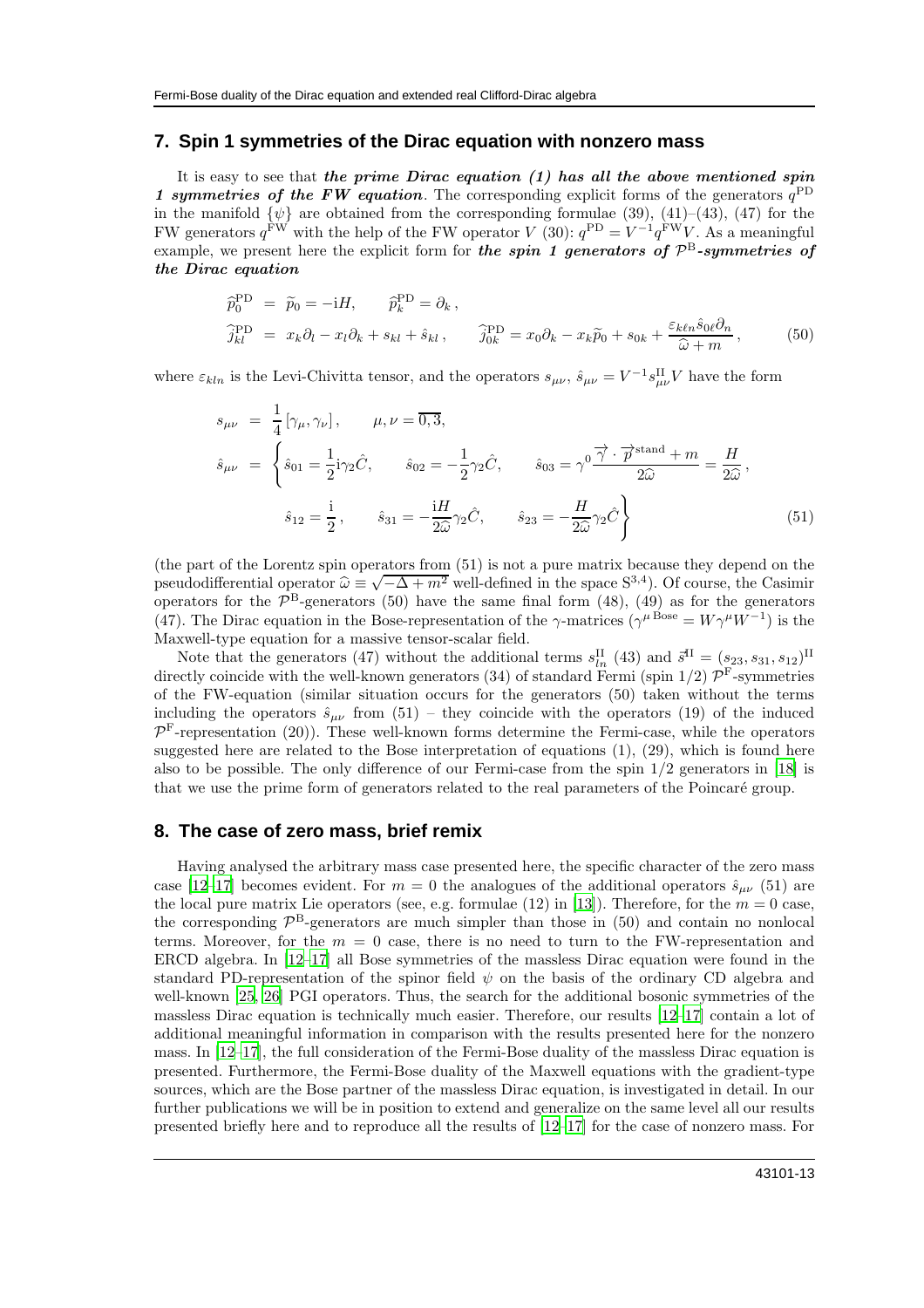example, the unitary relationship between the fermionic amplitudes  $a^r(\vec{k})$ ,  $b^r(\vec{k})$  of the solution (25) and the bosonic amplitudes of the general solution of the Maxwell-type equation for a massive tensor-scalar field will be presented (the analogue of the unitary relationship (31) in [\[15](#page-14-15)], or (40) in [\[16\]](#page-14-16), from the case  $m = 0$ . Hence, the subsequent steps of the analysis of the Fermi-Bose duality of the Dirac equation with arbitrary mass will be presented.

## **9. Brief conclusions**

The following four principal results have been proved and presented.

- 1. In the FW-representation for the Dirac equation the new mathematical object the 64 dimensional Extended real Clifford-Dirac (ERCD) algebra – is put into consideration. The ERCD algebra is a pure matrix algebra, i.e. the algebra without any derivatives from the space variables, transformations of reflections, inversions etc.
- 2. The 32-dimensional subalgebra  $A_{32} = SO(6) \oplus i\gamma_0 \cdot SO(6) \oplus i\gamma_0 \cdot (i\gamma_0 = \hat{\varepsilon})$  of the ERCD algebra is proved to be new and maximal pure matrix algebra of invariance of the FW equation. Its image  $V^{-1}(\mathbf{A}_{32})V$  is the algebra of invariance of the standard Dirac equation in PD-representation.
- 3. It is shown that some subsets of generators from the A<sup>32</sup> have the meaning of the well-known fermionic  $SL(2,C)$ - and  $SU(2)$ -spins (see formulae  $(42)$ ,  $(43)$ ), and the others  $(41)$  have the meaning of new bosonic  $SL(2, \mathbb{C})$ - and  $SU(2)$ -spins. Therefore, as the symmetry operators, they have a beneficial physical interpretation.
- 4. On the basis of the above (see item 3) spins, operators  $\vec{x}$  and  $\nabla$  (together with well-known fermionic  $\mathcal{P}^{\text{F}}$ -representation), a new (hidden) bosonic  $\mathcal{P}^{\text{B}}$ -representation of the proper ortochronous Poincaré group  $\mathcal{P}$ , as the group of invariance of the Dirac and FW equations, has been found. Using the Bargmann-Wigner analysis this new P-representation has been proved to be the  $\mathcal{P}^{\text{B}}$ -representation for the Dirac field as the field of particles with the spin 1.

Therefore, here the assertion that "the Dirac equation can describe the bosons, not only the fermions" is put into consideration as an interesting new possibility. The details and consequences of this assertion will be presented in our further publication, where all results of our papers [\[12](#page-14-3)[–17](#page-14-4)] on the  $m = 0$  case will be repeated for the general case of nonzero mass. Thus, we suggest here a beginning of a natural approach to the supersymmetry of the Dirac equation, in which the Fermi and Bose superpartners are linked by the transformation (44).

The possibilities of applying the ERCD algebra are much more extended than a few examples with the Dirac and FW equations considered above. In general, the ERCD algebra can be applied to any problem, in which the standard CD algebra can be used. Therefore, the introduction of the ERCD algebra is a meaningful independent result in the field of mathematical physics.